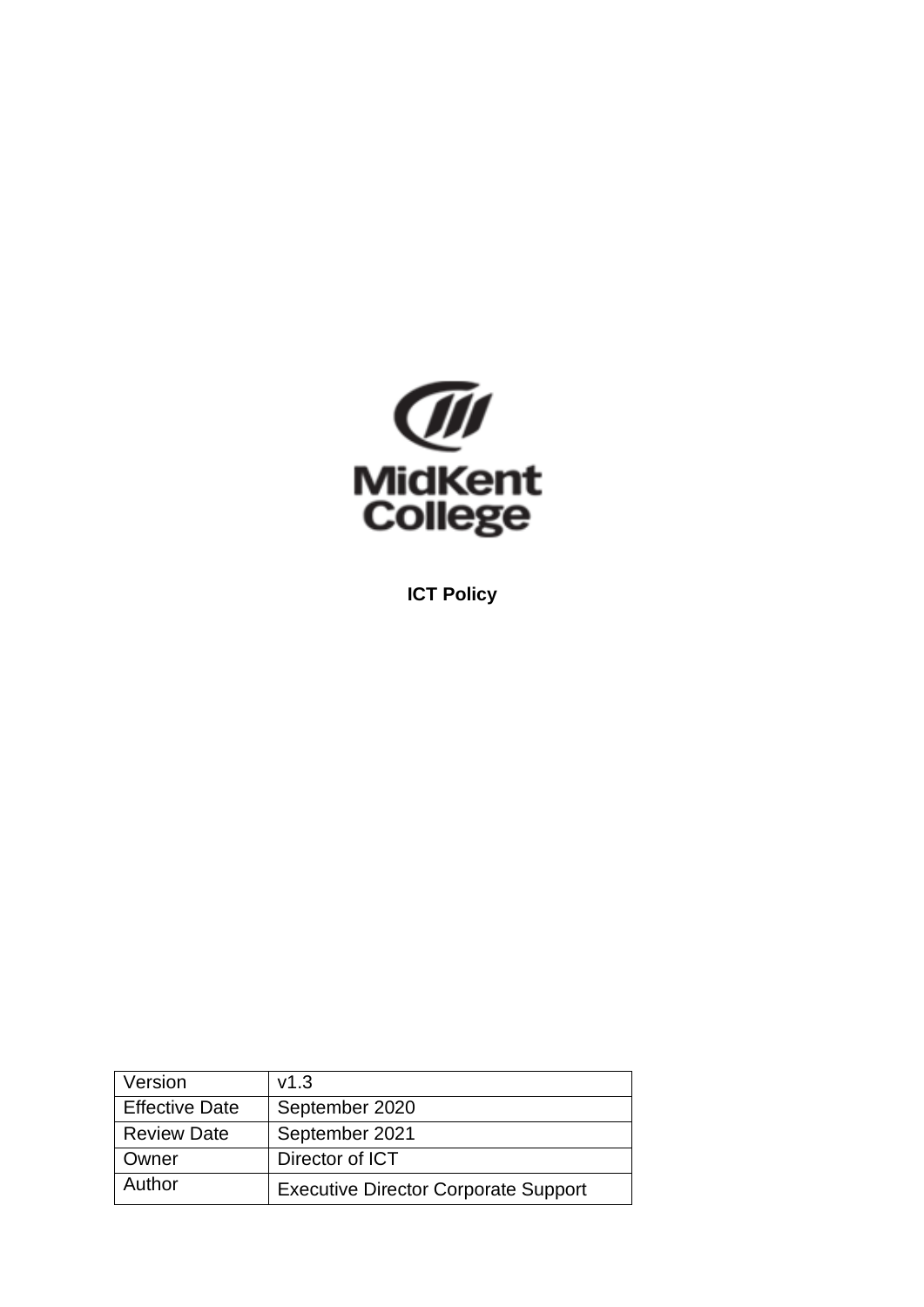# Contents

| 1.    |                                                          |  |
|-------|----------------------------------------------------------|--|
| 2.    |                                                          |  |
| 3.    |                                                          |  |
| 3.1   |                                                          |  |
| 3.2   |                                                          |  |
| 3.2.1 |                                                          |  |
| 3.2.2 |                                                          |  |
| 3.2.3 |                                                          |  |
| 3.2.4 |                                                          |  |
| 3.2.5 |                                                          |  |
| 3.2.6 |                                                          |  |
| 3.2.7 | Accessing College Resources from an Untrusted Source 7   |  |
| 3.2.8 | Microsoft Local Administrator Password Solution (LAPS) 7 |  |
| 3.2.9 |                                                          |  |
| 3.3   |                                                          |  |
| 3.3.1 |                                                          |  |
| 3.3.2 |                                                          |  |
| 3.3.3 |                                                          |  |
| 3.3.4 |                                                          |  |
| 3.3.5 |                                                          |  |
| 3.4   |                                                          |  |
| 3.5   | Allocation of Desktop, Laptops and Tablets to Staff14    |  |
| 3.6   | Student IT Suites, Laptops & Tablet Trolley/Lockers15    |  |
| 3.7   |                                                          |  |
| 3.8   |                                                          |  |
| 3.9   | Waste Electrical and Electronic Equipment (WEEE)20       |  |
| 3.10  |                                                          |  |
| 3.11  |                                                          |  |
| 3.12  |                                                          |  |
|       |                                                          |  |
| 4.    |                                                          |  |
| 5.    |                                                          |  |
| 6     |                                                          |  |
| 7.    |                                                          |  |
| 8.    |                                                          |  |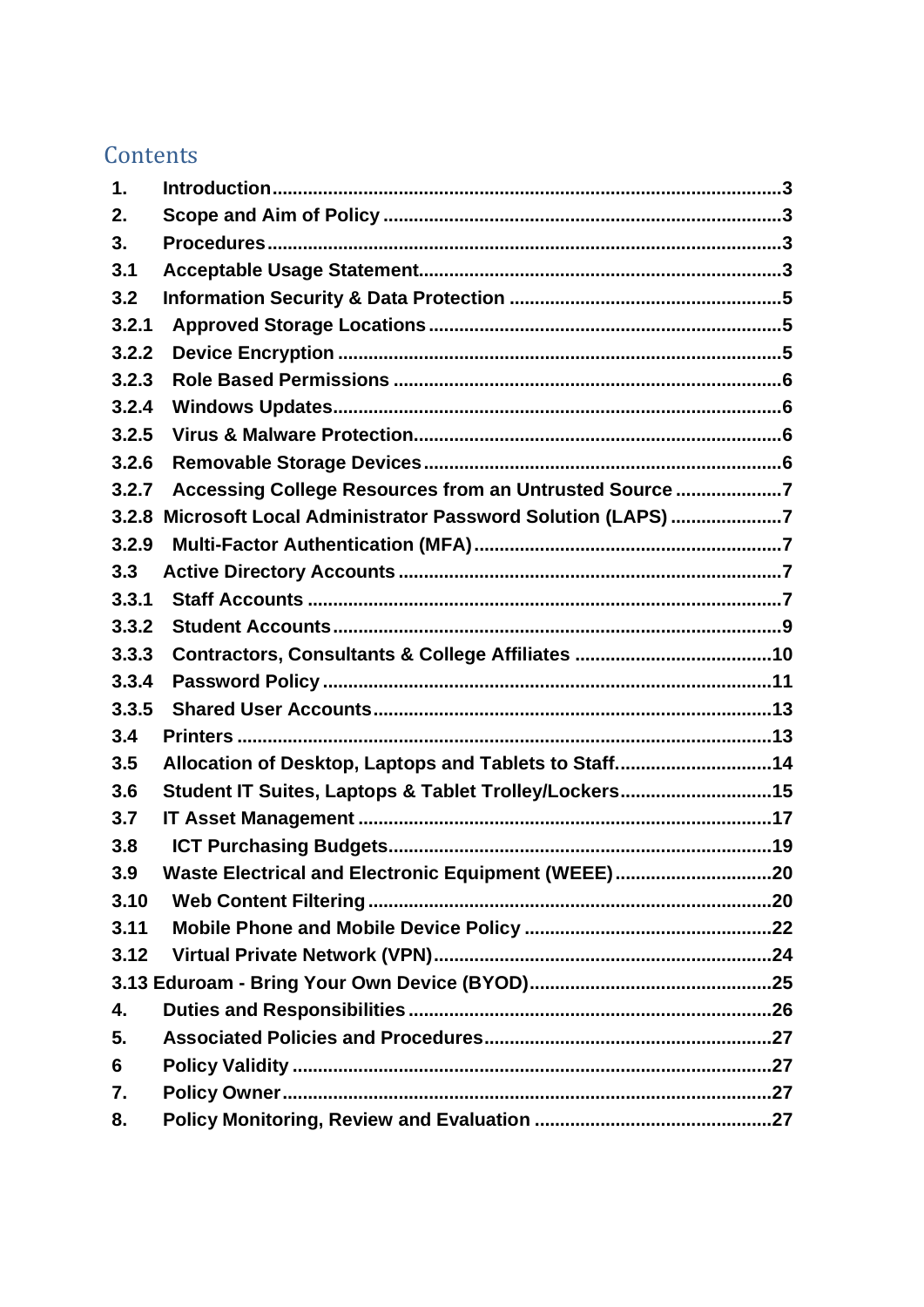### <span id="page-2-0"></span>**1. Introduction**

1.1. This policy defines the acceptable use of all ICT resources within the College and is supported by the Data Protection Policy to ensure the security of College data and our users' personal information.

### <span id="page-2-1"></span>**2. Scope and Aim of Policy**

2.1 This policy applies to the use of information, electronic and computing devices, and network resources to conduct business or interact with internal networks and business systems, whether owned or leased by MidKent College or any of its subsidiary companies (known as the "MidKent College Group", the employee, or a third party. All MidKent College or MKC Training Services Ltd, any other subsidiary companies, employees, students, contractors, consultants, temporary, and other workers are responsible for exercising good judgment regarding appropriate use of information, electronic devices, and network resources in accordance with policies and standards, local laws and regulations.

An overarching rider document can be appended to this College Policy to identify criteria that is not relevant to MidKent College Group subsidiaries or any other subsidiary companies. Each rider is to be signed by the Director of ICT and a relevant position responsible for technology within the subsidiary, to confirm validation of the caveats identified.

### <span id="page-2-2"></span>**3. Procedures**

### <span id="page-2-3"></span>**3.1 Acceptable Usage Statement**

ICT facilities are provided for the purpose of fulfilling the educational objectives of the College and to assist studies or work. It is impossible to define every specific allowed use, but examples of acceptable use include research for assignments and assessments, using online learning materials, participating in appropriate discussion groups, or completing work on behalf of the College.

### **All statements below are identified as actions deemed as unacceptable use. Users must not:**

- 3.1.1 Create, access or transmit any offensive, obscene or indecent images, data or other material, or any data capable of being resolved into obscene or indecent images or material.
- 3.1.2 Create, access or transmit any material of a sexist or racist nature, or any other material in contravention of the Equality Act 2010, or material of a libellous or of a terrorist nature.
- 3.1.3 Create, access or transmit any material in violation of any United Kingdom law or College policy. This includes, but is not limited to, copyright material, threatening or obscene material.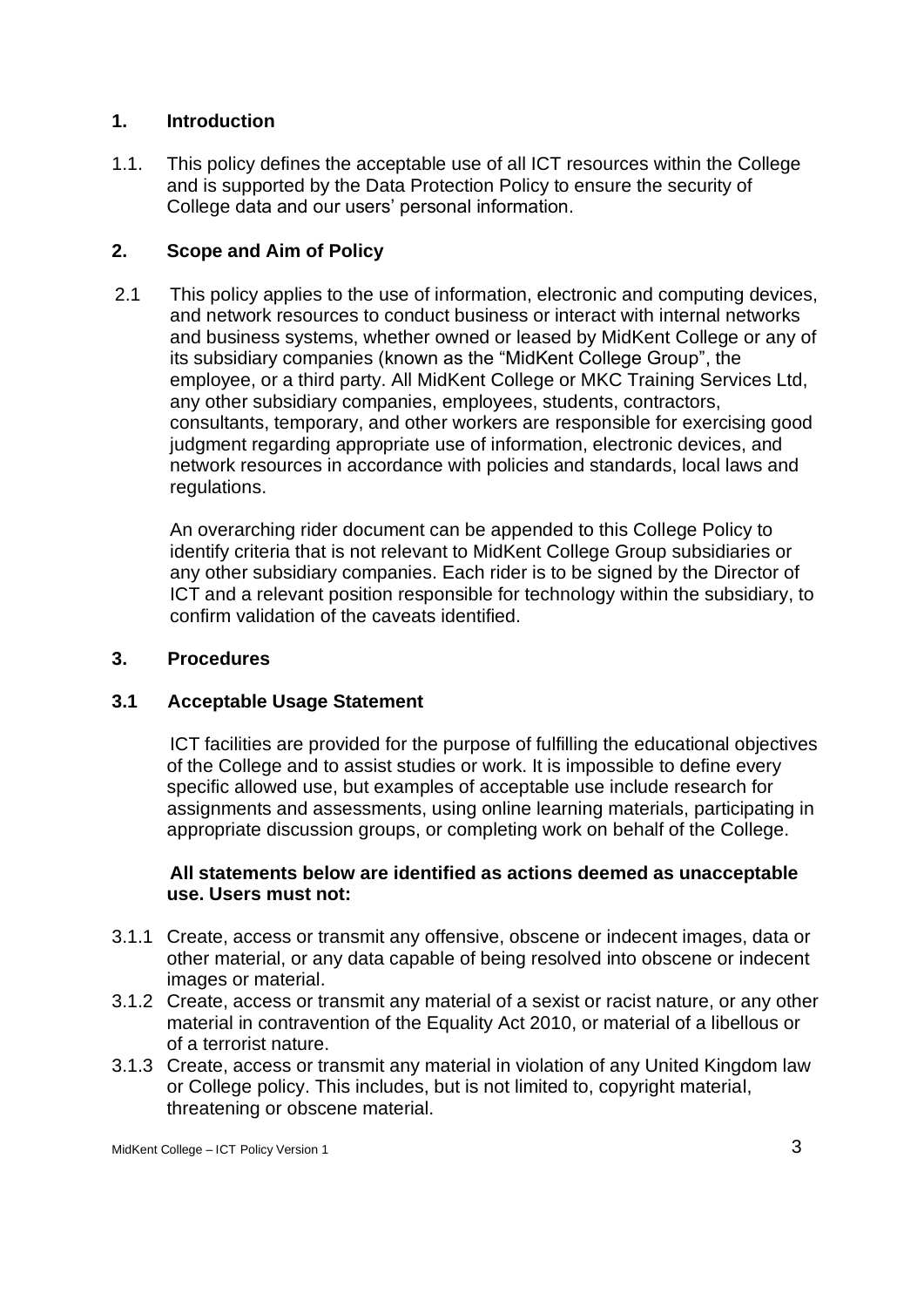- 3.1.4 Use College systems for private business activities or product advertisement.
- 3.1.5 Access material that involves extremist organisations and/or promotes beliefs contrary to British values. As required under the UK government Prevent strategy.
- 3.1.6 Bring the College into disrepute through creating or transmitting material or through online, 'social networking' activities.
- 3.1.7 Transmit unsolicited, commercial or advertising material to other users.
- 3.1.8 Use or produce materials to attempt to gain unauthorised access, or make unauthorised changes to the College ICT facilities, or those of other organisations. This includes network scanning or probing activities.
- 3.1.9 Create, access or transmit material which is designed to, or likely to cause annoyance, inconvenience and/or needless anxiety.
- 3.1.10 Create, access or transmit material which is designed to be defamatory.
- 3.1.11 Transmit material or use software which infringes the copyright or intellectual property rights of another person or third party.
- 3.1.12 Download, copy, store or supply copyright materials including software and retrieved data without the permission of the Copyright holder or under the terms of the licence held by the College.
- 3.1.14 Engage in deliberate activities with any of the following characteristics:
	- Corrupting or destroying other users' data.
	- Violating the privacy of other users.
	- Disrupting the work of other users.
	- Preventing others from accessing a workstation when they are no longer using it, including locking workstations.
- 3.1.19 Continue to use an item of networked software or hardware after the College has requested that use cease because it is causing disruption to the correct functioning of the network.
- 3.1.20 Engage in other misuses of the network or networked resources, such as the introduction of 'viruses'.
- 3.1.21 Play online games other than those created for learning purposes and authorised by the ICT Department.
- 3.1.22 Use chat-sites unless authorised by the College.
- 3.1.23 Allow their account to be used by others or disclose their passwords to others.
- 3.1.24 Use accounts or passwords belonging to others.
- 3.1.25 Engage in software theft or abuse of software licenses.
- 3.1.26 Forge e-mail signatures or use College logos for unauthorised purposes.
- 3.1.27 Attempt to open, move, disconnect or in any other way tamper with or attempt to destroy or damage ICT equipment. All faults with equipment should be notified to the ICT Department through the ICT Helpdesk. Students are advised to contact their tutors regarding ICT equipment.
- 3.1.28 Access College resources from an untrusted or unsecured source, as defined by the ICT department.
- 3.1.29 Other examples of misuse include, but are not limited to, uploading images or videos which show antisocial behaviour or illegal activities; making derogatory statements about the College, College staff or College students; or revealing confidential information about the College, College staff or College students. You are prohibited from knowingly accessing, viewing or downloading such materials.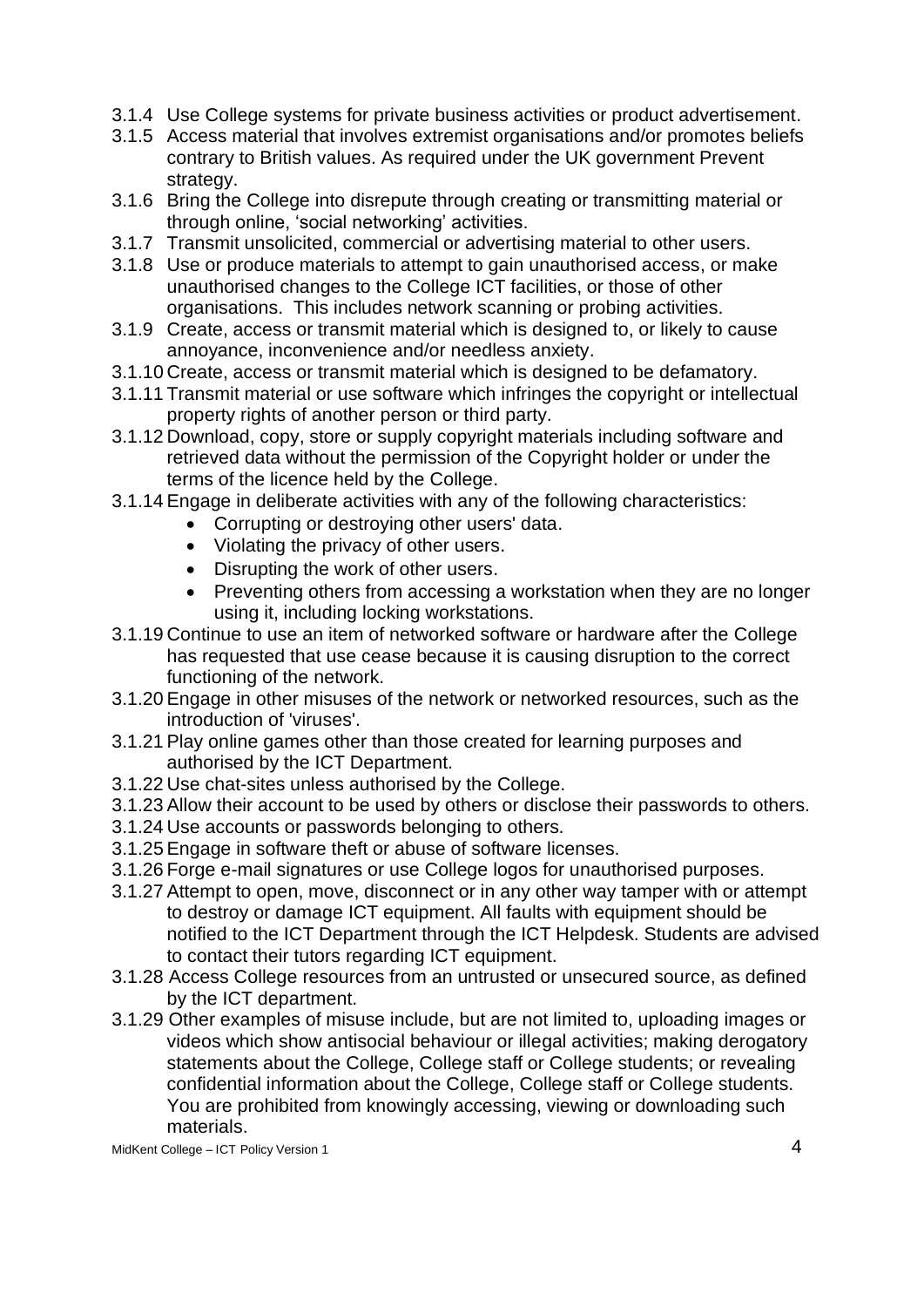3.1.30 Purchase software without permissions being obtained by ICT directly. Purchasing software personally will not be reimbursed by the College, even if the sole purpose of the purchase is for College use.

### <span id="page-4-0"></span>**3.2 Information Security & Data Protection**

Strategies and technology are implemented to ensure the security of all entities of the organisation by protecting our network and our users. The following policy statements outline the commitments from the College to ensure a safe environment.

### <span id="page-4-1"></span>**3.2.1 Approved Storage Locations**

Below are all the approved storage locations for data within the College:

**OneDrive:** Microsoft OneDrive is provided as part of the College Microsoft subscription. All authorised users are provided with 1Tb (Terabyte) cloud storage which is accessible from the web interface, OneDrive sync client and OneDrive Connect (providing N:\ for all users). Links that are shared anonymously from OneDrive will expire after 180 days. College OneDrive accounts are not for personal use and should not be used to save personal files that are not related to the business.

**SharePoint 2013:** Microsoft SharePoint 2013 is our current storage location for all corporate documentation. SharePoint is hosted within our organisation (On-Premises).

**SharePoint Online (Cloud):** Microsoft SharePoint Online is provided as part of our Microsoft subscription. The College will be migrating SharePoint 2013 to this platform. Software like Microsoft Teams and Office 365 applications use this as a storage location. Links that are shared anonymously from SharePoint Online will expire after 180 days.

**File Servers:** File servers can be accessed only by those given explicit rights by the ICT department. This data is hosted within our organisation (On-Premises).

**IRIS:** IRIS is a classroom video solution that uploads recorded content to a cloud platform managed by IRIS Connect UK.

**Virtual Learning Environment (VLE):** The College Virtual Learning Environment hosts course related content for our students. This is hosted within our organisation.

### <span id="page-4-2"></span>**3.2.2 Device Encryption**

College devices will be encrypted where possible using the current encryption technologies. Device encryption for College devices will conform to the following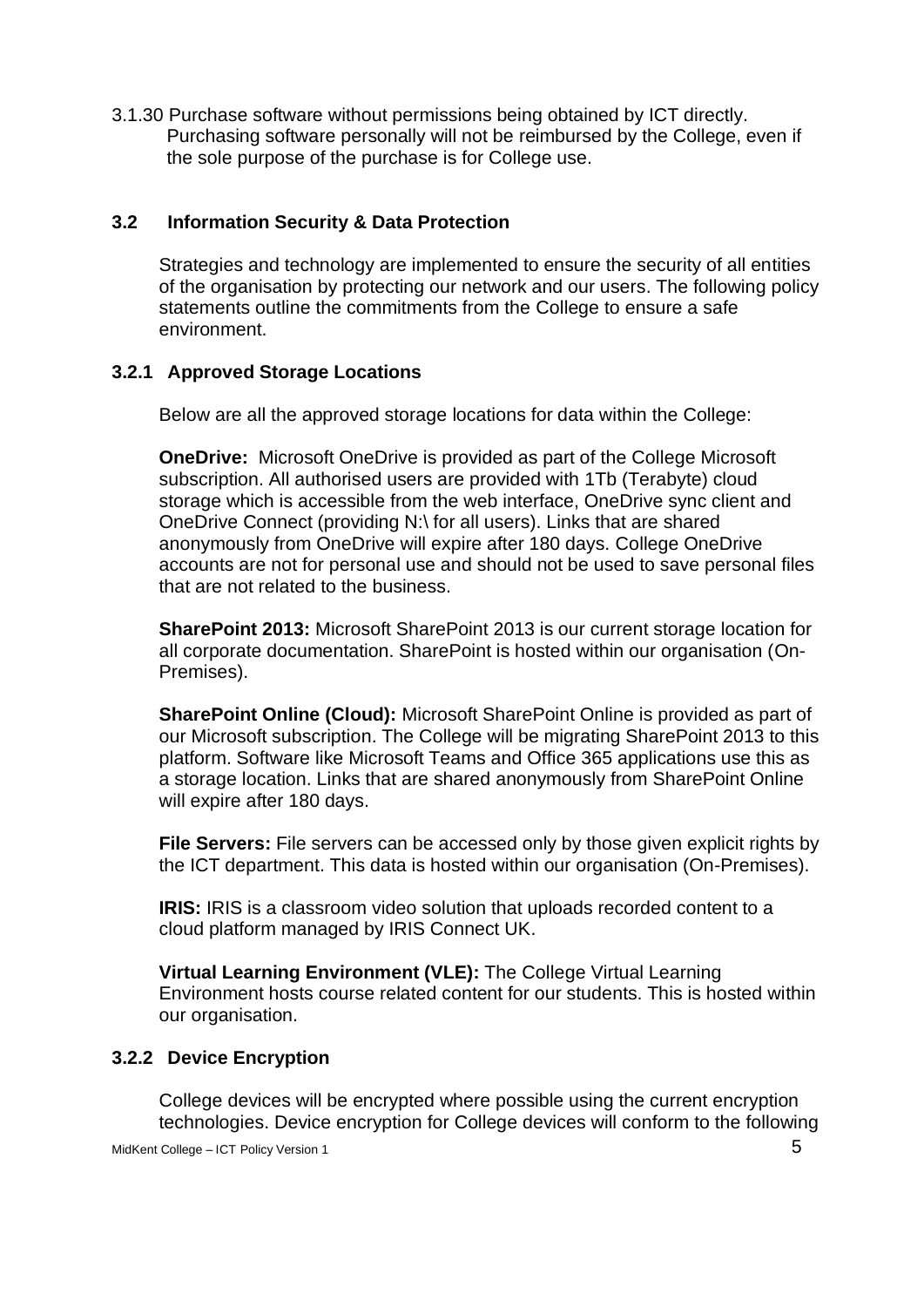standards:

**Student Desktops:** Disk drives will be encrypted to XTS AES256 standard and network unlock is configured. Network access will be required for the machine to be unlocked and used.

**Student Mobile Devices:** Disk drives will be encrypted to XTS AES256 standard.

**Staff Desktops:** Disk drives will be encrypted to XTS AES256 standard and network unlock will be configured. Network access will be required for the machine to be unlocked and used.

**Staff Mobile Devices:** Disk drives will be encrypted to XTS AES256 standard. PIN numbers may be required on devices that do not confirm to the technologies to enable encryption.

### <span id="page-5-0"></span>**3.2.3 Role Based Permissions**

Role-based permissions are a method of regulating access to computer or network resources based on the roles of individual users within an enterprise. In this context, access is the ability of an individual user to perform a specific task, such as view, create, or modify a file. Roles are defined according to job title, department, and responsibility within the College. These permissions are defined on criteria from the HR system.

### <span id="page-5-1"></span>**3.2.4 Windows Updates**

Windows Updates are centrally managed by the ICT department using System Center Configuration Manager (SCCM) to ensure effective patching of network systems. Updates are released monthly and conform to the guidelines in the ['Windows Update Procedure'](https://sp.midkent.ac.uk/sites/ict/ictdocs/ICT%20Procedures/Windows%20Updates/Windows-Update-Procedure-V1.docx?Web=1) produced by ICT.

### <span id="page-5-2"></span>**3.2.5 Virus & Malware Protection**

All College systems require Antivirus software to ensure protection against emerging virus and malware attacks. This is centrally managed by the ICT department using SCCM Endpoint Protection. Malware definitions are automatically updated and deployed daily to all College systems.

### <span id="page-5-3"></span>**3.2.6 Removable Storage Devices**

The use of USB memory sticks and other portable or removable storage has increased substantially in the last number of years. Likewise, the use of personal communications as storage devices such as mobile phones, PDAs, etc. has also increased. They are highly susceptible to loss, theft or infection. To ensure the protection of organisational and personal information the College will enforce the following: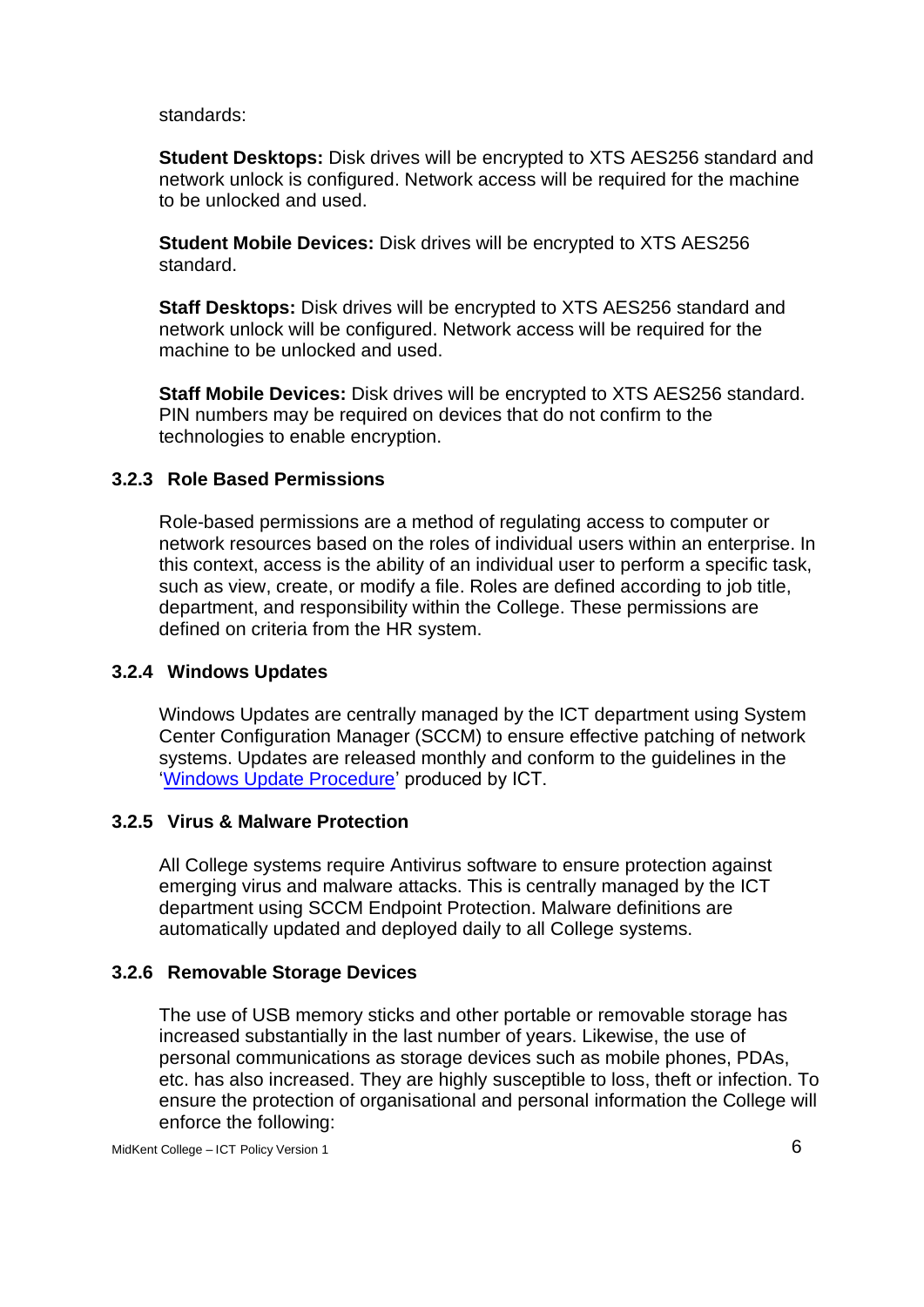- All removable storage functions will be disabled on all College devices by Group Policy.
- An exception list will be managed by the Information Security Group to ensure those who require this function are not restricted but are recorded and a risk rating assigned.
- Corporate owned encrypted pen drives may be provided to staff or students where applicable after a data protection assessment of their needs.

### <span id="page-6-0"></span>**3.2.7 Accessing College Resources from an Untrusted Source**

If a users' account is identified as having tried to access College resources from a source that is deemed untrusted by the ICT department, the account will be instantly disabled, and the user will be contacted. This is to ensure the security of the network. An untrusted source could be, but not limited to the following criteria:

- A personal computer that does not have the following system requirements:
	- o Up-to-date operating system
	- o Anti-Virus installed
- A logon from an untrusted IP address or location
- Multiple failed logons from the same location

### <span id="page-6-1"></span>**3.2.8 Microsoft Local Administrator Password Solution (LAPS)**

Microsoft Local Administrator Password Solution is required to randomize the local administrator accounts on all client machines to reduce the risk of a client side infiltration attack. The software is centrally managed by Group Policy and applies to all staff, student and server machines (excluding Hyper-V hosts and Domain Controllers). Access to these passwords is restricted to ICT staff only.

### <span id="page-6-2"></span>**3.2.9 Multi-Factor Authentication (MFA)**

Multi-Factor authentication uses a secondary device which is personal to the user to help validate their identity. High risks accounts will be targeted, where applicable, to utilise MFA technology. All members of the College Executive Team, Senior Leadership Team, ICT and Data Protection are required to use MFA to access College resources.

### <span id="page-6-3"></span>**3.3 Active Directory Accounts**

### <span id="page-6-4"></span>**3.3.1 Staff Accounts**

### 3.3.1.1 **Account Creation**

All new staff at MidKent College provide their personal details to HR. HR provide the following information to ICT so that a network account can be created:-

• First Name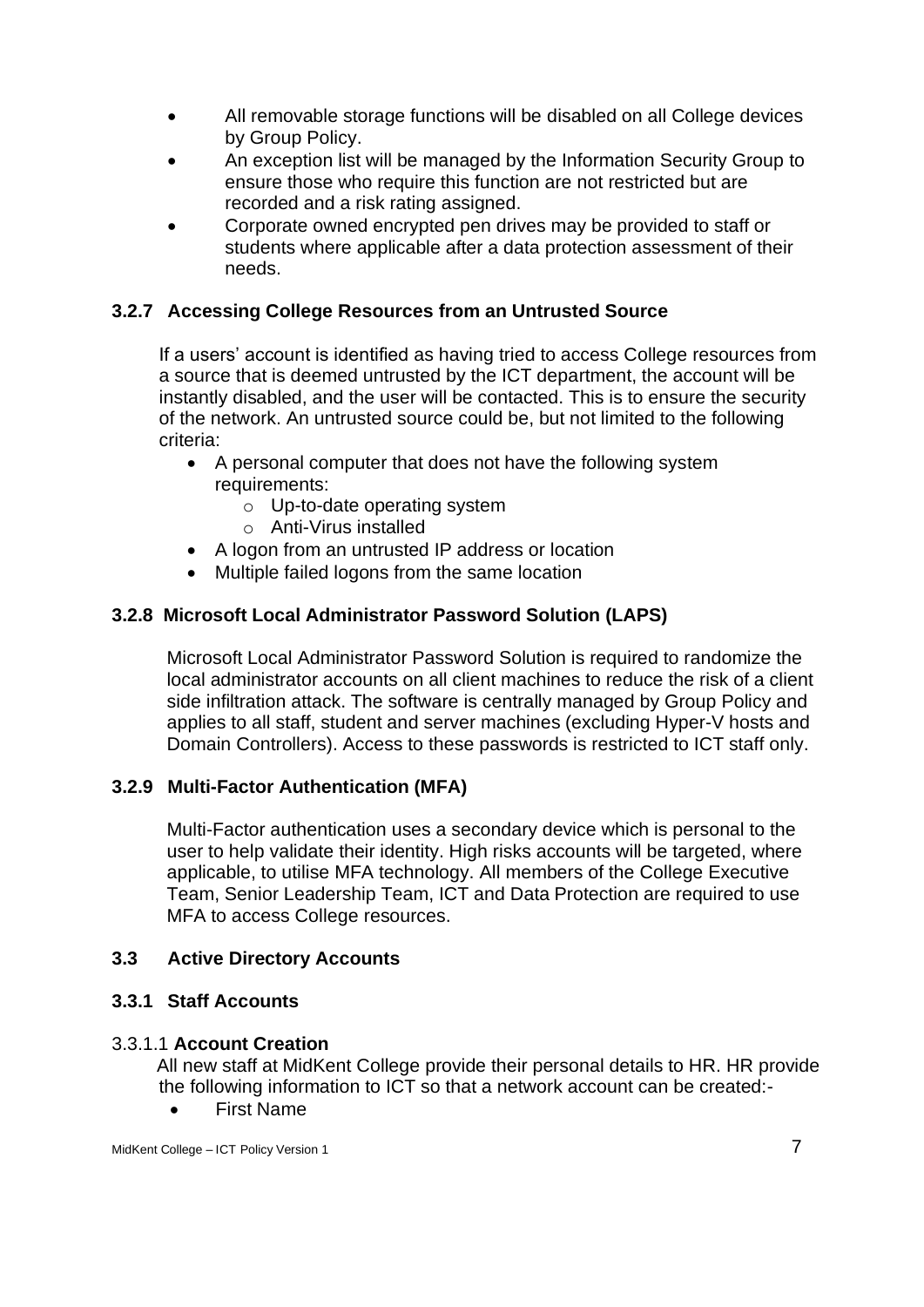- Surname
- Department
- Main Campus
- Line Manager
- If a Skype for Business DDI (phone) is required
- If a PGCE placement details of the mentor and an expected end date
- If a Temporary member of staff details of the expected end date

ICT will only use the full name provided to HR for Active Directory account information. This is agreed with HR.

Once the above information has been collected the ICT department will perform the following tasks:

- The Active Directory account will be created using the initial of the first name along with the surname, to create a unique login username. If the login username is not unique the next character of the first name is also used, this repeats until the username is unique. This will allow access to the computer network.
- A Skype for Business account will be created, giving access to the Skype for Business system and a DDI created if requested through the ICT Helpdesk.
- An Equitrac printing system account will be created, used in conjunction with the staff ID card to release information sent to networked printers.
- A helpdesk system account will be created, allowing staff to raise, update and monitor progress of support calls.
- A password will also be created for the account. These account details will be provided to the manager for when the staff member starts at the College.

### 3.3.1.2 **Account Removal**

- When a staff member leaves the College their ICT account will be automatically disabled overnight. This is based on information within the HR system.
- Access to staff leavers data is managed by Data Protection. ICT will never provide access to an account without this authorisation.

### 3.3.1.3 **Departmental Changes**

HR will notify ICT when staff move between departments. They will provide the following information: -

- Full Name
- ERN
- New Department

MidKent College – ICT Policy Version 1 8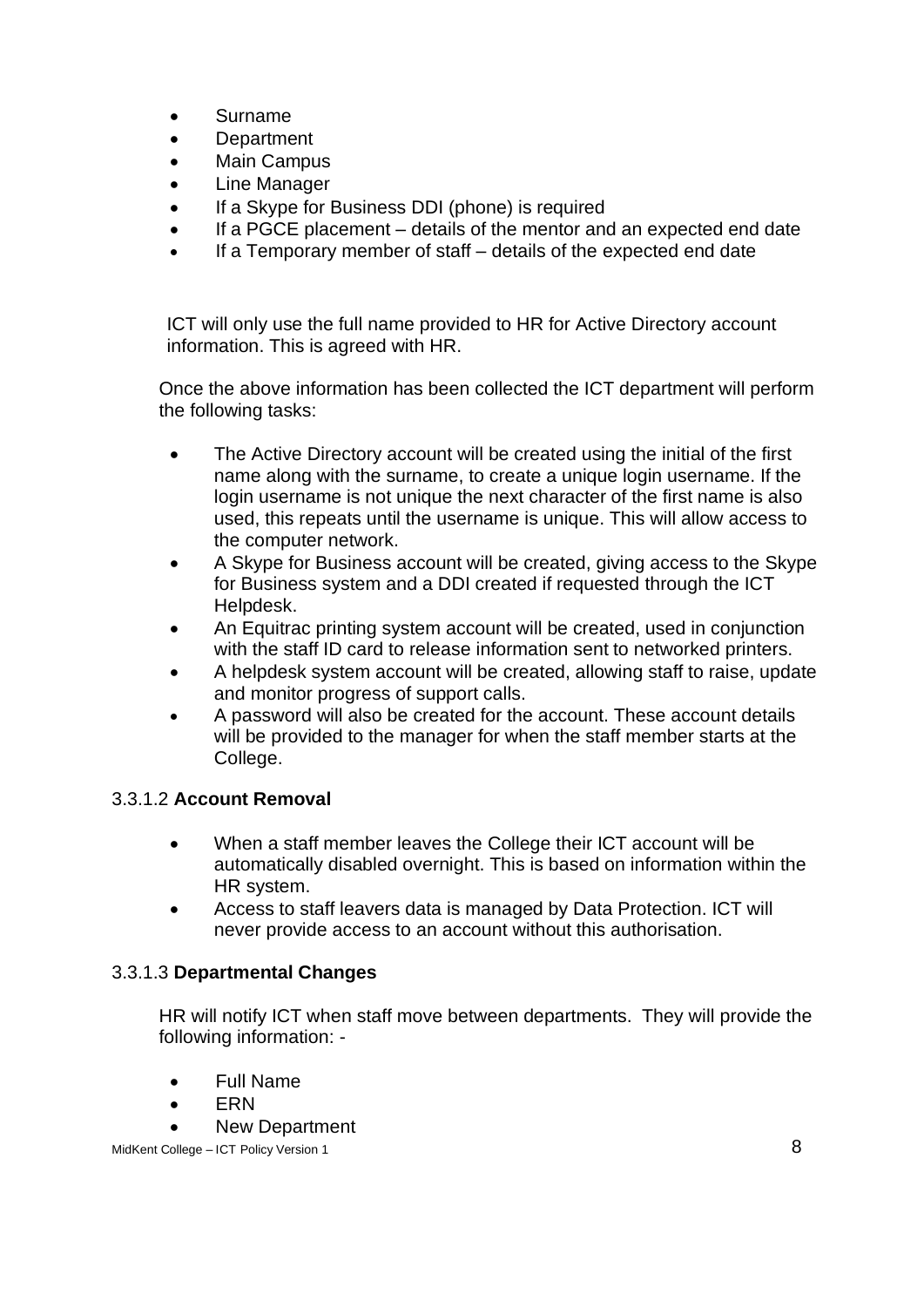- New Site
- New Line Manager
- Date of moving

If the move involves changing site, the current telephone extension may be changed to a new extension relevant to the new site.

Once an account has been created all information excluding the staff members name and ERN will be synchronised with the HR database making this the primary source of Staff Account information.

### 3.3.1.4 **Stale Accounts**

ICT will run monthly checks on staff accounts. If there is no activity for 3 months the following is performed:

- Contact HR to confirm if the users are still active staff.
- If HR confirms the user is no longer present the account is then removed following the ICT account removal procedure (3.3.1.2).

If an account shows as past the agreed contract date the Active Directory account will be disabled.

### 3.3.1.5 **Restricting Accounts & Investigations**

ICT will only disable a Staff account or access to the internet for a staff member, or undertake an investigation, if the request comes directly from the HR Team or an Executive Director. ICT will deny all requests from any other party other than those listed above.

### 3.3.1.5 **Staff Absence**

There are occasions when staff are absent from the College for an extended period of time (e.g. Maternity Leave, long term sickness etc.). HR will advise ICT when any member of staff is expected to be away from the College for an extended period of time and will advise how ICT should proceed. The following information may be required to process this request:

- First Name
- Surname
- Department
- Line Manager
- Estimated date of return to work
- ICT will mark the Active Directory record for that user to ensure that it is not disabled or removed as part of the Stale Account process above.

HR are not required to specify the reason for absence.

### <span id="page-8-0"></span>**3.3.2 Student Accounts**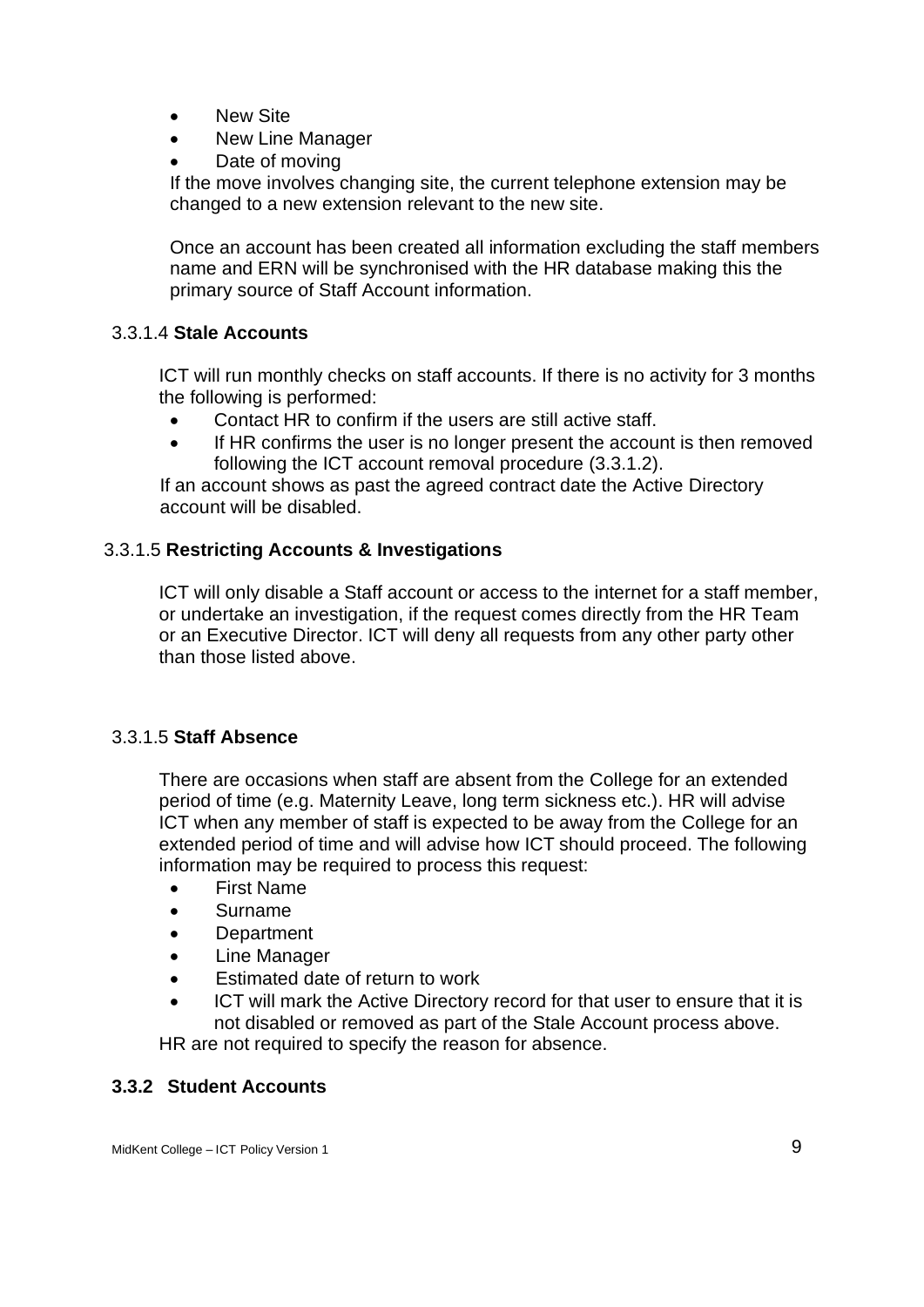### 3.3.2.1 **Account Creation**

All new students to the College have their accounts automatically created on completion of enrolment within our Student MIS system. The following information is required to create the account:

- Enrolment Number
- First Name
- Last Name
- Level

### 3.3.2.2 **Account Removal**

The list of active enrolled students are identified by the student MIS system and then compared to the list of Active Directory accounts. If it finds that the student is no longer enrolled within the College the account is automatically disabled. Student accounts are removed after 18 months.

### 3.3.2.3 **Restricting Accounts & Investigations**

ICT will only disable a student account or internet access for students, or undertake an investigation, if the request comes from a Curriculum Director or from the College Safeguarding team. If a member of staff directly requests this from ICT, ICT will deny this request and will require a discussion between the staff member and the approvers above before any action is undertaken. This will allow for any curriculum processes to be undertaken before the action of disabling, restricting or investigating an account.

### <span id="page-9-0"></span>**3.3.3 Contractors, Consultants & College Affiliates**

There are instances where people external to the College require login accounts to access College resources. The following processes are followed in these instances.

### 3.3.3.1 **Account Creation**

HR provide a list of 'Long Term Contractors' to the ICT Helpdesk. The following fields are required:

- First Name
- Surname
- Department
- Main Campus
- Line Manager
- If a Skype for Business DDI (phone) is required
- Expected end date

### 3.3.3.2 **Account Removal**

MidKent College – ICT Policy Version 1 10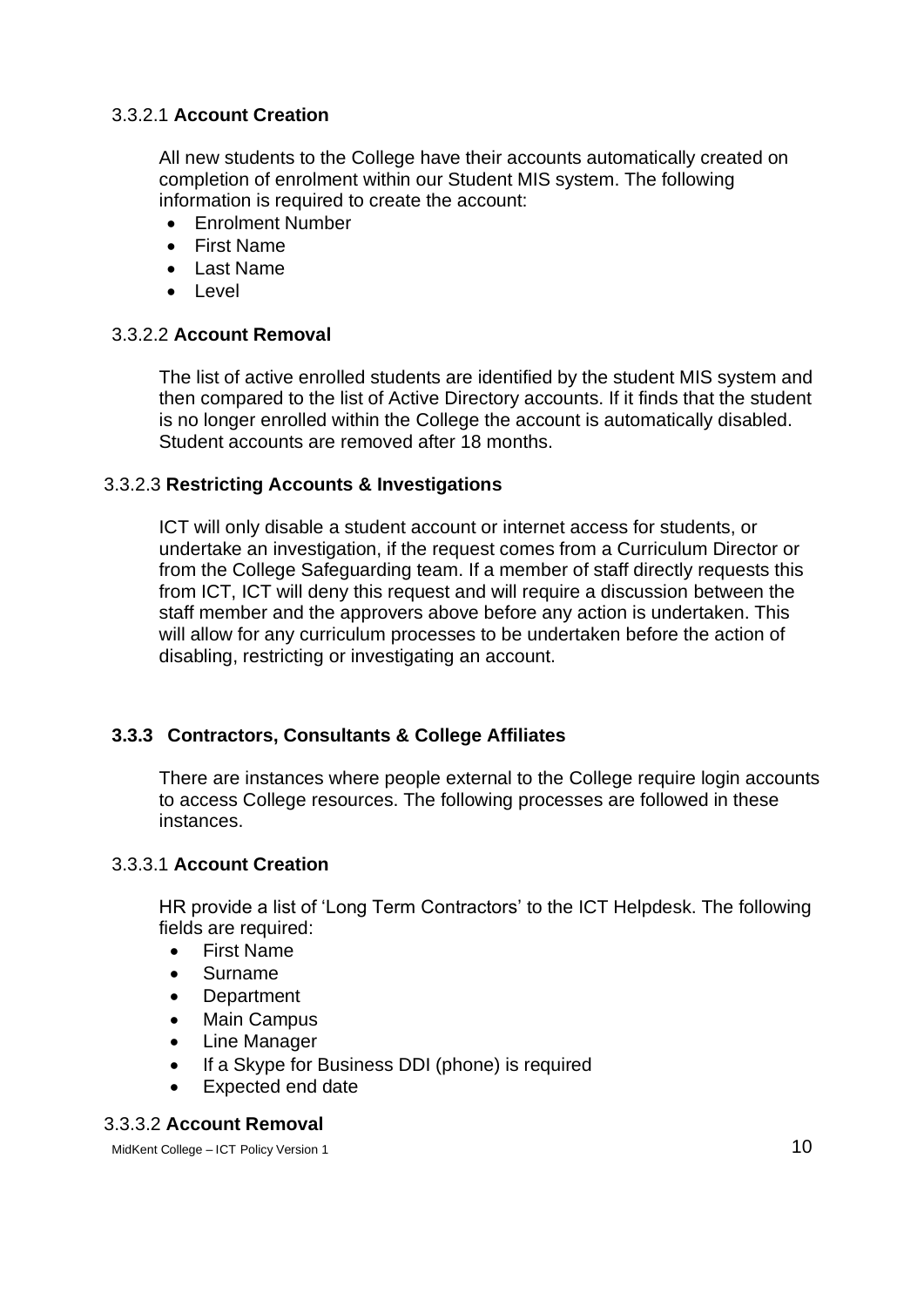HR provide a list of 'Long Term Contractors' for removal from Active Directory. On submission of this request all ICT accounts are disabled, and all rights are removed.

### 3.3.3.3 **Restricting Accounts & Investigations**

ICT will only disable a Long Term Contractor account or access to the internet, or undertake an investigation for a long term contractor if the request comes directly from the HR Team or an Executive Director. ICT will deny all requests from any other party other than those listed above to disable accounts.

### <span id="page-10-0"></span>**3.3.4 Password Policy**

3.3.4.1 This policy defines the specific requirements for all users based on the complexity, length, characters and expiration of their password. This also defines the account lockout times based on incorrect password submissions. This is based on current government advice for all business and institutions. [\(https://www.cyberaware.gov.uk/passwords\)](https://www.cyberaware.gov.uk/passwords).

The following settings are applied in Active Directory:

| <b>Password Policy</b>                            |             |  |  |  |  |
|---------------------------------------------------|-------------|--|--|--|--|
| <b>Enforce Password History</b>                   | 2           |  |  |  |  |
| Maximum Password Age                              | 365         |  |  |  |  |
| Minimum Password Age                              |             |  |  |  |  |
| Password Minimum Character Length                 | 12          |  |  |  |  |
| <b>Password Must Meet Complexity Requirements</b> | <b>No</b>   |  |  |  |  |
| <b>Account Lockout Policy</b>                     |             |  |  |  |  |
| <b>Account Lockout Duration</b>                   | 5 Minutes   |  |  |  |  |
| <b>Account Threshold</b>                          | 10 Attempts |  |  |  |  |
| <b>Reset Account Lockout Counter After</b>        | 5 Minutes   |  |  |  |  |

3.3.4.2 Below is a list of all the settings listed above and their definitions

**Enforce Password History:** This security setting determines the number of unique new passwords that have to be associated with a user account before an old password can be reused.

**Maximum Password Age:** This security setting determines the period of time (in days) that a password can be used before the system requires the user to change it.

**Minimum Password Age:** This security setting determines the period of time (in days) that a password must be used before the user can change it.

**Password Minimum Character Length:** This security setting determines the least number of characters that a password for a user account may contain.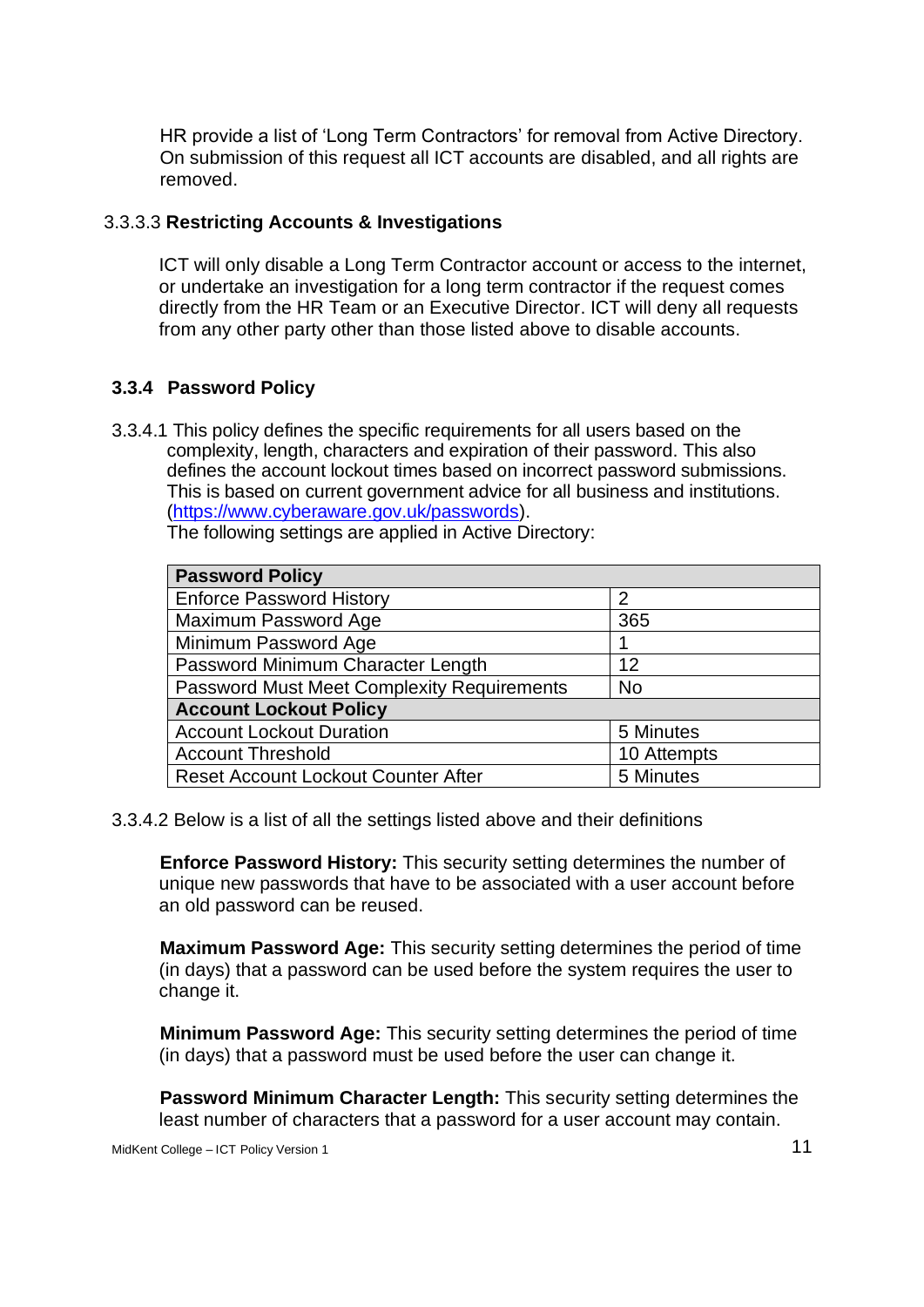**Password Must Meet Complexity Requirements:** This security setting determines whether passwords must meet complexity requirements. The standard Microsoft complexity rules state that the minimum requirements must be met: It must not contain user's account name or parts of the user's full name that exceed two consecutive characters. Be at least 6 characters long. Contain characters from three of the following four categories: English uppercase characters, English lowercase characters, Base 10 digits, Non-alphabetic characters. Complexity requirements are enforced when passwords are changed or created.

**Account Lockout Duration:** This security setting determines the number of minutes a locked-out account remains locked out before automatically becoming unlocked.

**Account Lockout Threshold:** This security setting determines the number of failed logon attempts that causes a users' account to be locked out. A lockedout account cannot be used until it is reset by an administrator or it reaches the lockout duration for the account has expired.

**Reset Account Lockout Counter After:** This security setting determines the number of minutes that must elapse after a failed logon attempt before the failed logon counter is reset.

### 3.3.4.3 **Password Advice**

Never use the following personal details for your password:

- Current partner's name
- Child's name
- Other family members' name
- Pet's name
- Place of birth
- Favourite holiday
- Something related to your favourite sports team

#### 3.3.4.5 **Password Management**

Passwords can **only** be stored in a centralised password manager, managed by ICT. Methods list below, but not limited to, are defined as a security risk to the organisation:

- Hand written notes or stickers
- Excel spreadsheets / Word documents (including those password protected)
- Stored within emails
- Verbally shared

Heads Of Department will be responsible for managing their own password lists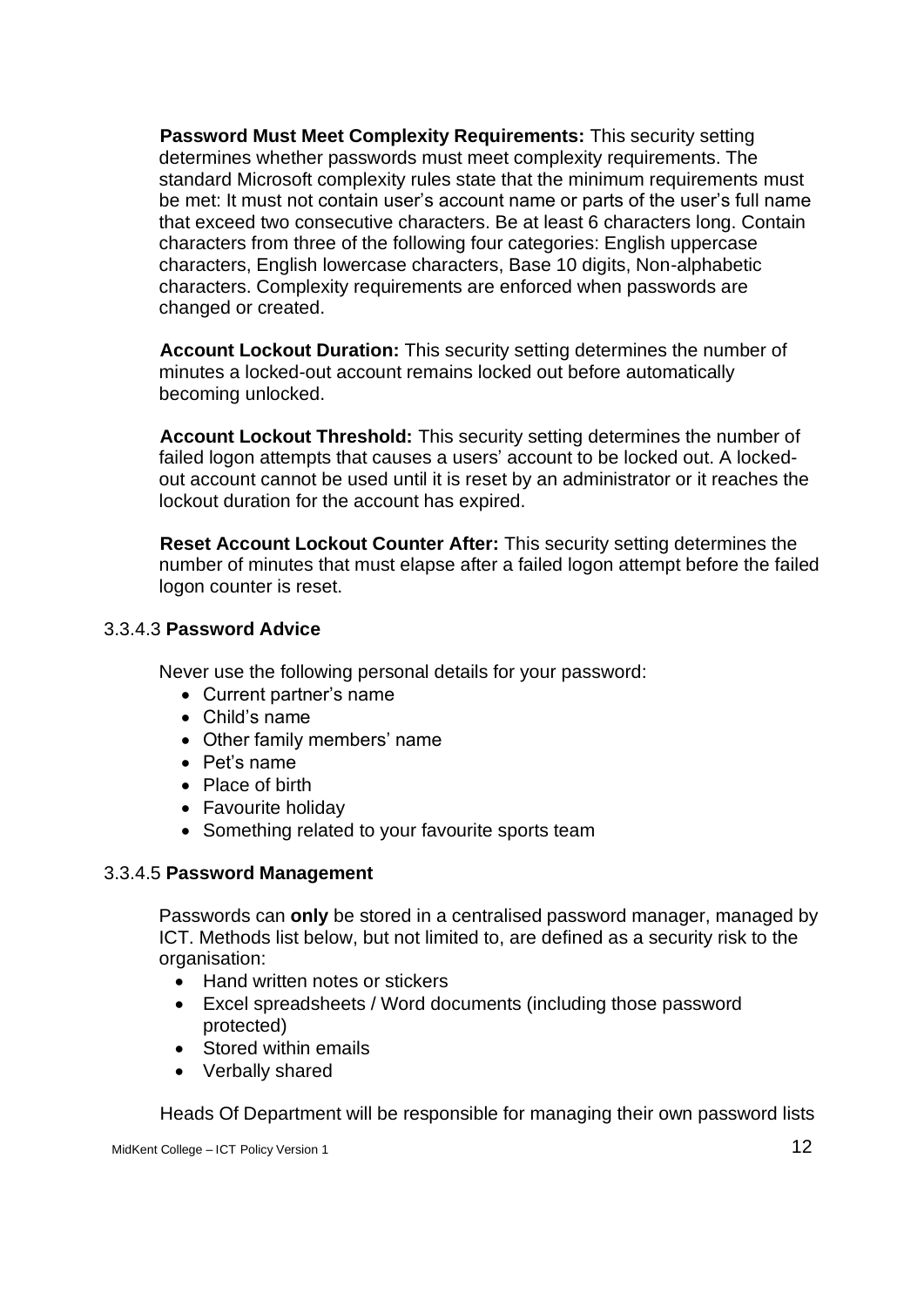with the oversight of ICT to ensure password security.

### <span id="page-12-0"></span>**3.3.5 Shared User Accounts**

A shared user account is a logon account that is designed for multiple people to use simultaneously providing access to a resource or service. Use of shared accounts are to be restricted to ICT only due to the high security risk they incur. ICT reserve the right to disable existing shared accounts where applicable.

### <span id="page-12-1"></span>**3.4 Printers**

There are a number of printers available across the College which are available for Student and Staff use. The printers offer the following functionality:

- Printing
- Scanning
- Copying

### 3.4.1 **Printer Access**

All printers can be operated by the following methods:

- ID card.
- Username and password

ICT help desk will support printer issues when provided with the location of the printer and the name and/or serial number of the device.

Printing documentation at home or from non-authorised devices is not permitted, with machine policies in place to restrict this feature.

### 3.4.2 **Printing Costs**

Print balance are associated to the individual's department and shared with all members of the department. This balance can be seen on the printers. The print charges are as follows:

- $A4 BAW 2p$
- A4 Colour 15p
- A3 B&W  $-4p$
- A3 Colour 30p

B&W and Duplex is the default for all printers, but this can be overridden by each user.

Students have their balances set at the start of each academic year (regardless of whether they are a new student or existing) as follows:

- $\bullet$  Level 1 students  $f40$
- Level 2 students £50
- Level 3 (and above) students £60+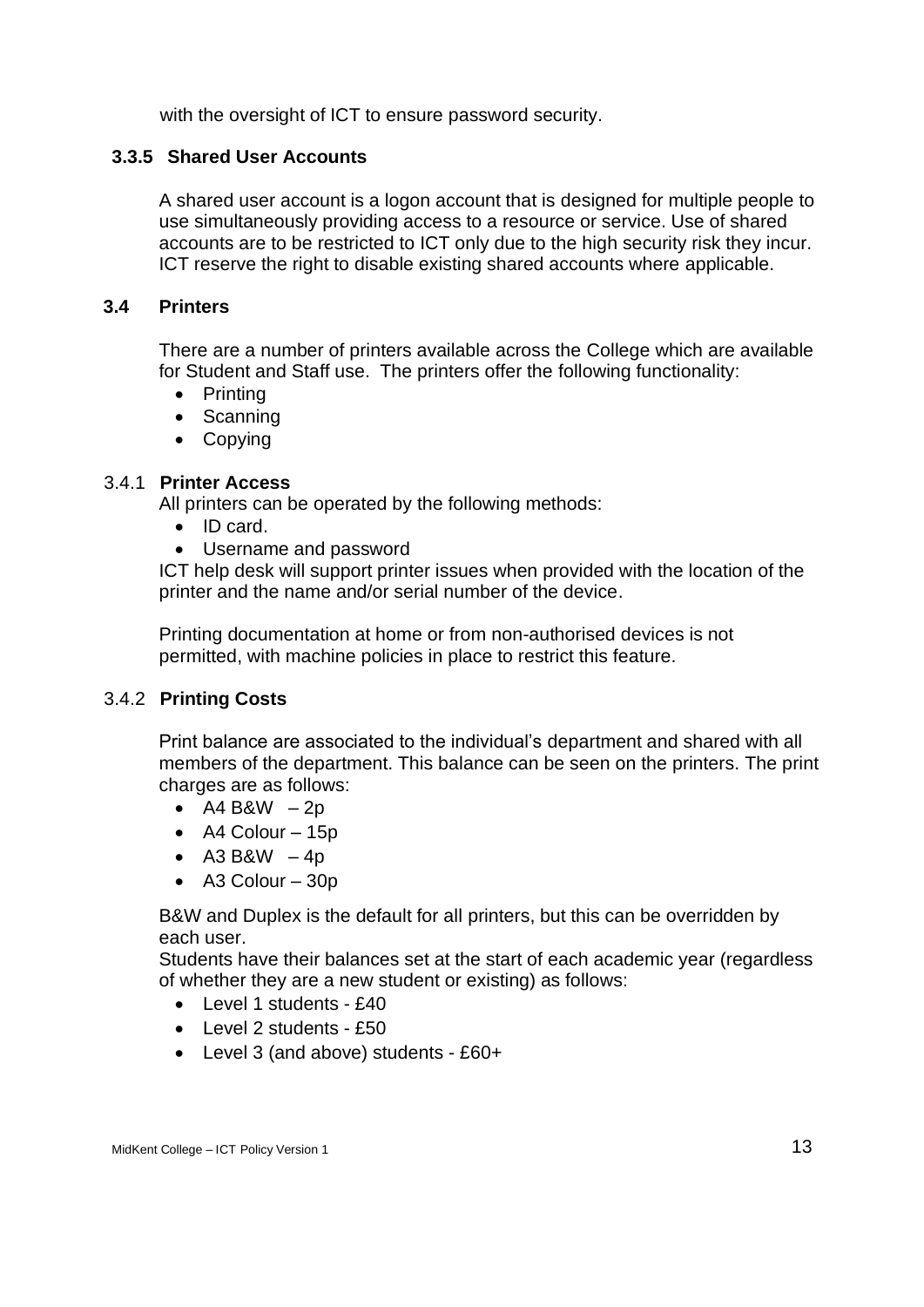Students can top up their balances if they run out of credit by paying for additional credit at the Finance desk in the reception areas or in any of the Learning Resource Centres (LRCs)

### 3.4.3 **Scanning**

All printers have the ability to scan a document using the "scan to me" function. They can be operated by an ID card as supplied by the College along with the staff/students PC log in details.

The scanners offer the functionality:

- Scan to Network Share.
- Scan to SharePoint.
- Scan to OneDrive.

### 3.4.4 **Copying**

All printers have the ability to copy a document and can be operated by an ID card as supplied by the College along with the staff or student logon details. The copier will offer the functionality to amend the size, duplex, colour output of the document being copied.

### <span id="page-13-0"></span>**3.5 Allocation of Desktop, Laptops and Tablets to Staff.**

- 3.5.1 Upon request, ICT will allocate the appropriate Desktop, Laptop and/or Tablet depending on the individual's job role requirements.
- 3.5.2 Teaching staff who deliver a minimum of 10 hours of teaching per week, or those who support teaching and learning in the classroom environment for a minimum of 10 hours per week, will be allocated a laptop that conforms to the minimum specification.
- 3.5.3 ICT loan laptops can be made available for short term loan or ad-hoc provision for staff that do not fulfil the hourly entitlement.
- 3.5.4 Every Windows based computer, inclusive of laptops, issued by ICT will conform to ICT's minimum standard specification as follows:-
	- Intel i5
	- Intel i3 (where applicable)
	- 8Gb RAM or greater
	- 120Gb SSD or greater
	- Gigabit Ethernet adaptor (where applicable)
	- 802.11ac dual band wireless network card (where applicable)
	- TPM or equivalent technology
	- USB C compliant
- 3.5.5 Where staff are not entitled to a laptop under point 3.5.2 a desktop computer will be made available. Should a laptop be the preferred device, then a clear Teaching, Learning & Assessment benefit will need to be demonstrated and have approval from relevant head of department. ICT reserve the right to charge a proportional value between the costs of a new laptop and new desktop to the department.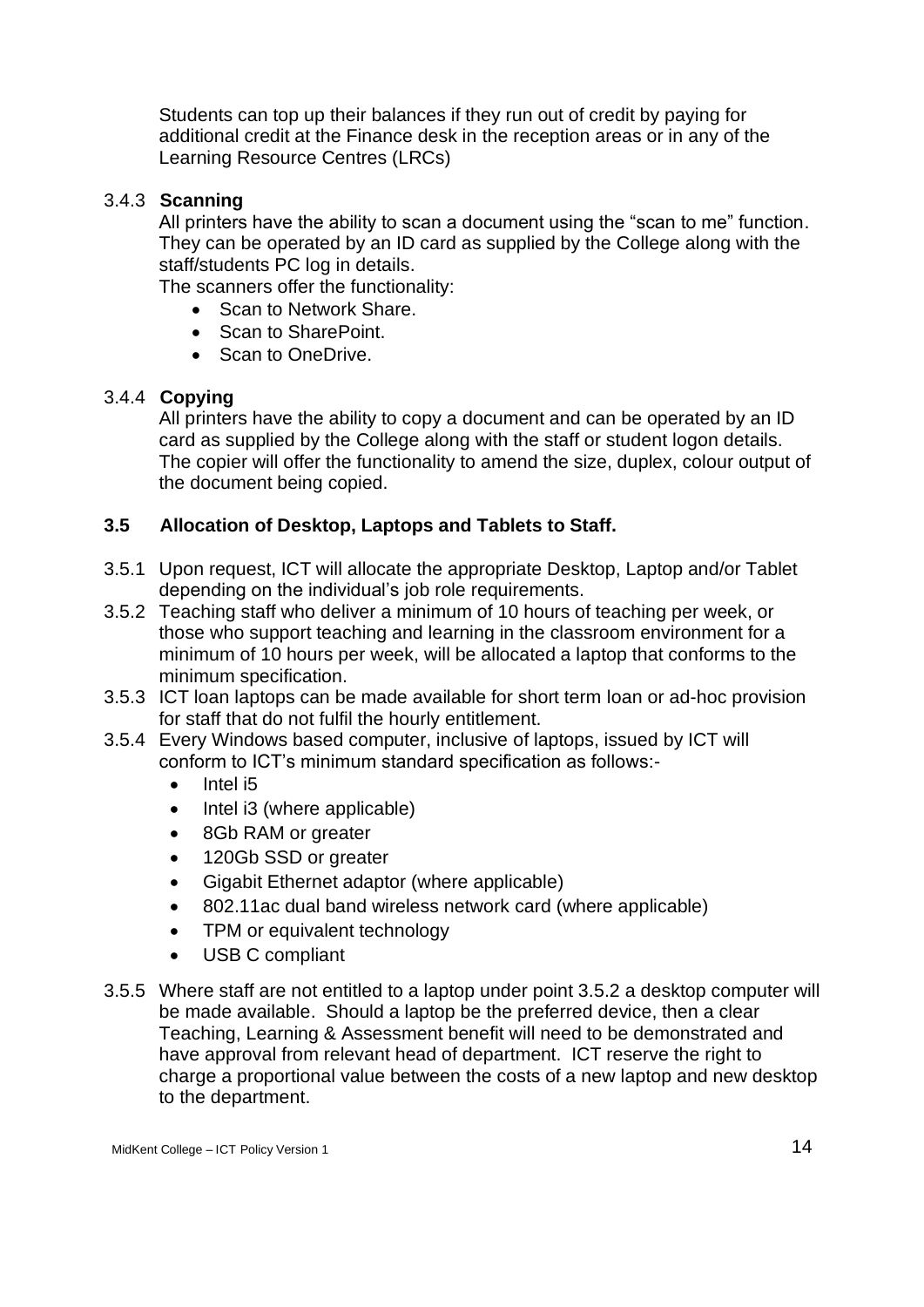- 3.5.6 Any computer equipment purchased by the College will fall under the remit and management of ICT regardless of department or budget used to purchase and as such, ICT reserve the right to re-allocate a device that is identified as being not fully utilised in conjunction with the user and department manager.
- 3.5.7 Should a budget holder request a device outside of the minimum specification then a clear Teaching, Learning & Assessment benefit will need to be demonstrated and have approval from relevant head of department. ICT reserve the right to charge a full value of the device to the department. Furthermore, the device must conform to the minimum specification and be from a preferred purchaser list.
- 3.5.8 Should a current or new member of staff require a device for Health and Safety reasons, the request should be approved by HR and their line manager. ICT will then facilitate the request.
- 3.5.9 All staff will be issued with a laptop bag, headset and presentation adapter when being issued with a laptop. Staff are expected to use the issued laptop bag when transporting their laptop between meetings/sites/rooms etc. Any damage caused as a result of misuse, lack of care or neglect may result in disciplinary action based on HR protocol.
- 3.5.10 All staff are expected to look after the equipment issued to them. Any damage caused as a result of misuse, lack of care or neglect may result in disciplinary action based on HR protocol.
- 3.5.11 Staff on long term absence may be asked to return their device for the duration of their absence, in conjunction with HR protocol. This device will be allocated to their replacement or go back to College wide deployment.
- 3.5.12 College equipment is to be used only to complete work for MidKent College. It is not acceptable for College equipment to be used for personal usage or for personal gain.

# <span id="page-14-0"></span>**3.6 Student IT Suites, Laptops & Tablets, Trolley &Lockers**

### 3.6.1 **Protection of Hardware**

It is the responsibility of every department to ensure the correct and safe use of computer hardware to ensure that teaching and learning is not detrimentally affected. The following rules should be followed:-

- When not in use, IT Suites are locked and no students are left unattended.
- When not in use/unsupervised, laptop trolleys are locked in a classroom/office.
- Laptops should be stored in the trolley to ensure ease and efficiency of use.
- Laptops, when not in use, they should be plugged in to the integral power supply in the trolley.
- All laptops should be switched off correctly at the end of each session and returned to the trolley.
- The trolley should remain plugged in to the mains supply whenever possible, and certainly when being stored/not used for any length of time.
- Sharing trolleys or laptops between multiple classes is not considered best practice.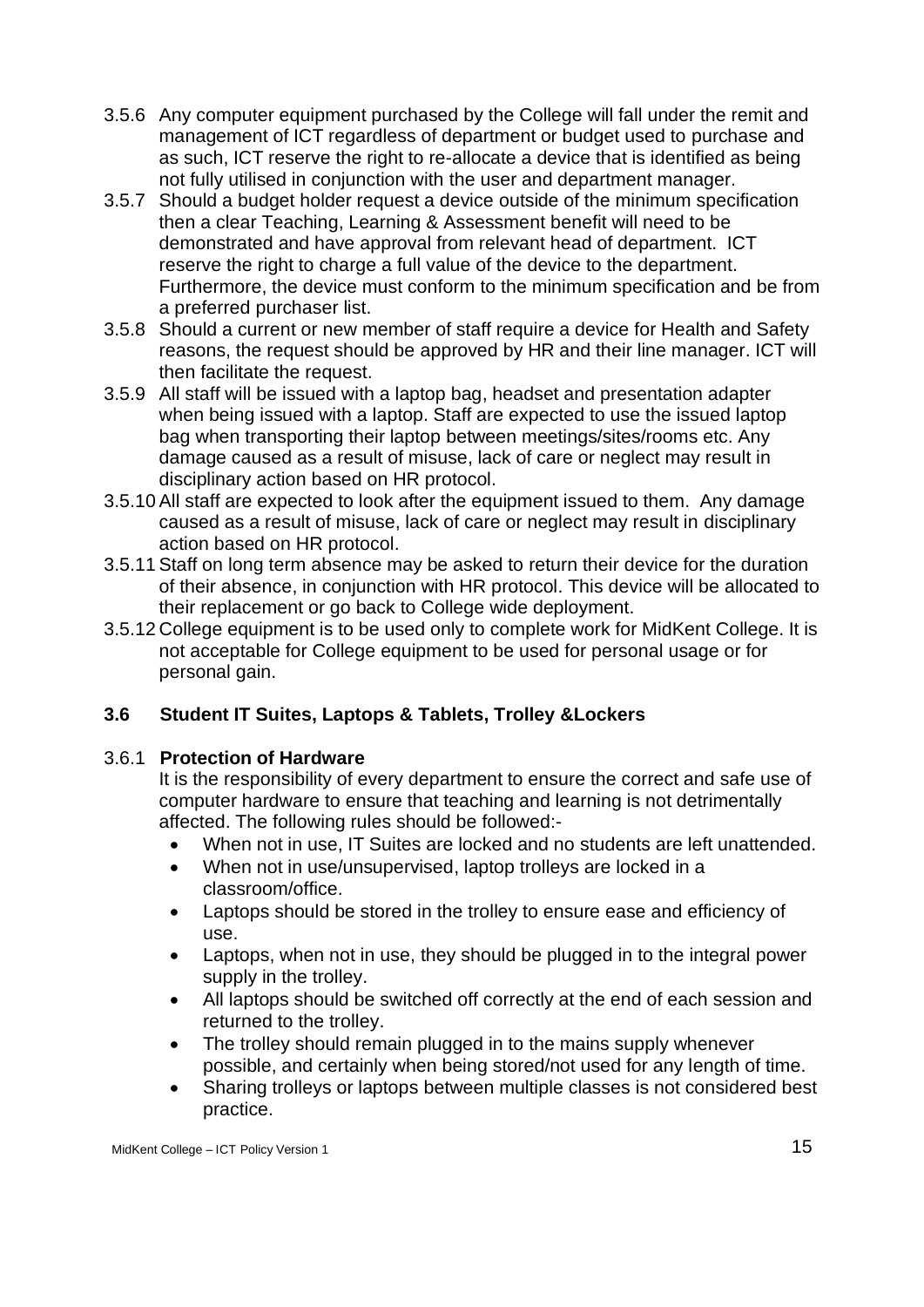- Students/staff should not carry laptops by the screens or have fingers on the screens.
- Care should be taken when moving trolleys around the College and this should be supervised by staff.
- At the start and end of each session of use, the laptops should be counted to ensure all devices are accounted for. Any issues should be reported to the ICT helpdesk immediately.
- ICT reserve the right that costs related to the upkeep of the trolley, such as replacement of missing laptops, laptop chargers, repair of damaged devices, to be charged to the department.

# 3.6.2 **Fault reporting**

Any issues with the computers/laptops/tablets/trolleys should be reported to ICT helpdesk immediately. Upon receipt of a fault, ICT will define whether the damage is to be classed as 'wilful damage' or 'general wear and tear'. These issues include, but are not limited to the following:

- Missing laptops
- Damaged equipment including trolleys
- Equipment not allowing students to login
- Trolley not charging
- Broken Screens/keyboards
- Generally not working
- Missing power supplies
- Mains cable damaged or missing

Should the individual responsible for the trolley leave employment at the College then ICT will work with the HOD to identify a new responsible staff member.

ICT will audit the Trolleys on termly basis and report to the HOD's on the quality of the trolley.

Should a cause for concern need to be raised as a result of an inspection, the engineer will evidence the findings and raise a cause for concern escalation. Following on from a trolley audit, or where ICT have been made aware of breaches to some or any of the above "rules" or where the devices are not being effectively managed or utilised, ICT reserves the right to remove from a department some or all of the issued trolleys and the associated laptops. Any device removal will be in conjunction with discussions with the Head of Department and/ or Director of Curriculum.

# 3.6.3 **Best Practice**

The following statements identify best practice and recommended usage:

- Identify a member of the department to take responsibility for certain trolleys.
- Departments use booking systems to manage trolley allocation. These can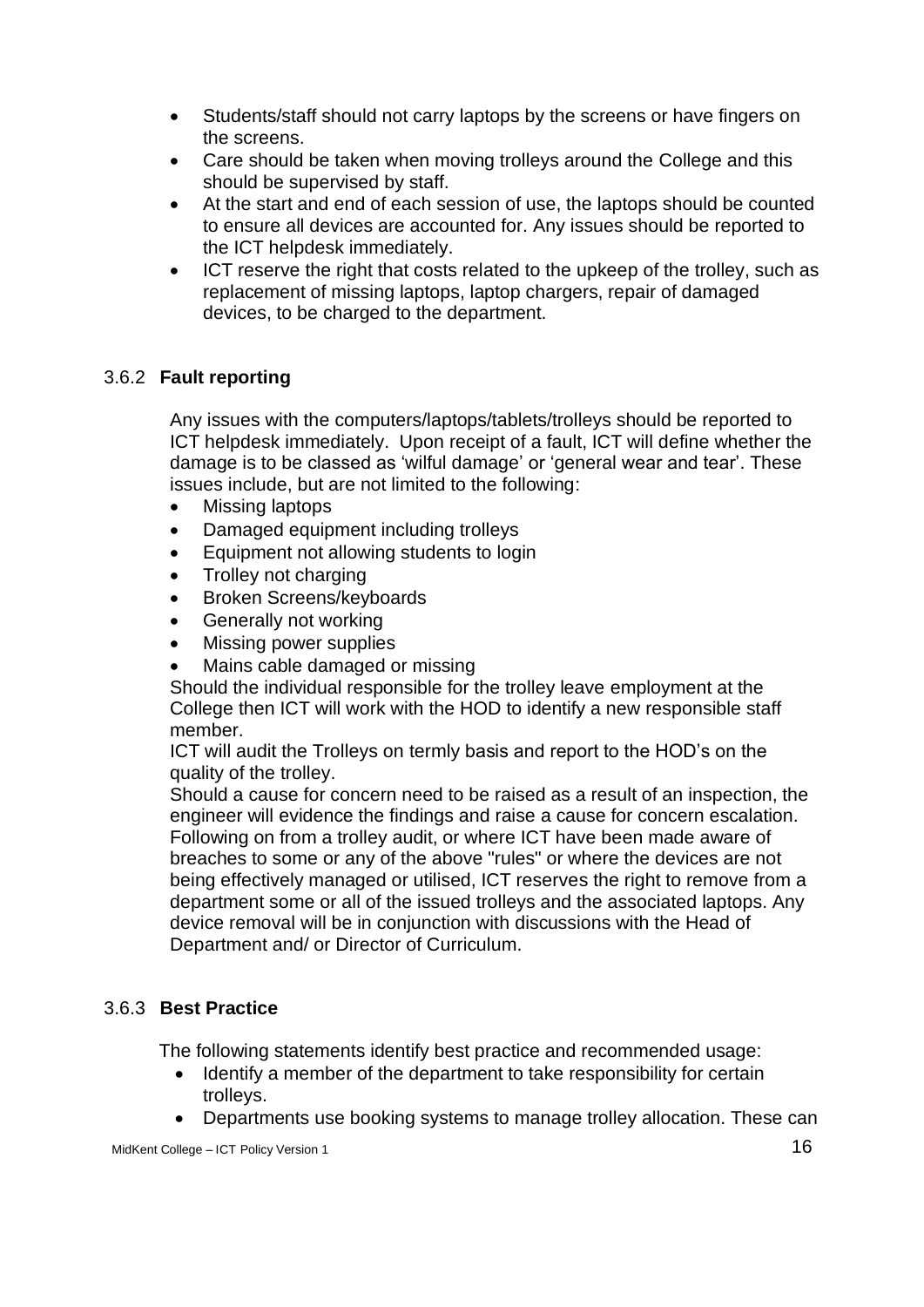be setup upon request to the ICT Helpdesk.

- All trolleys and their associated laptops should be kept together within the same room. All laptops should be returned to the trolley that they were originally removed from. It is best practice to use the trolley(s) which have been allocated to the department.
- Any requests for support should be reported to the responsible person as well as ICT helpdesk.
- Charger wires should remain in the laptop tray and not be removed.
- All laptops are numbered/labelled and the laptops should be returned to the relevant shelf.
- Trolley laptops are for the benefit of the students. Staff should refrain from using them for teaching purposes. Loan laptops for this purpose are available from ICT.
- IT Suite assignment is managed by timetable booking with MIS.

### 3.6.4 **Direct Issued Devices**

For directly issued devices, the student is held responsible to ensure a high standard is maintained. A contract will be issued clearly stating the terms of the device allocation.

Devices that are directly issued to students are liable for recall for the following reasons:

- Maintenance
- Security issues
- Misuse
- Change in scheme or allocation
- End of Study

### <span id="page-16-0"></span>**3.7 IT Asset Management**

This section of the policy governs the purchasing and disposal of hardware and software within the College. Purchasing of equipment must conform to the principles outlined in the [ICT Strategy](https://sp.midkent.ac.uk/sites/ict/ictdocs/ICT%20Policies/ICT%20Strategy/2018-21/ICT%20Strategy%202018-21.docx) for Supporting Teaching, Learning & Assessment.

### 3.7.1 **Suppliers**

- Preferred/contracted suppliers are chosen through a formal tender process to supply personal computers, including desktop, notebook and server systems.
- Supplier maintenance and service availability as well as product warranties will be taken into account in the purchasing decision.

### 3.7.2 **Software Procurement**

MidKent College – ICT Policy Version 1 17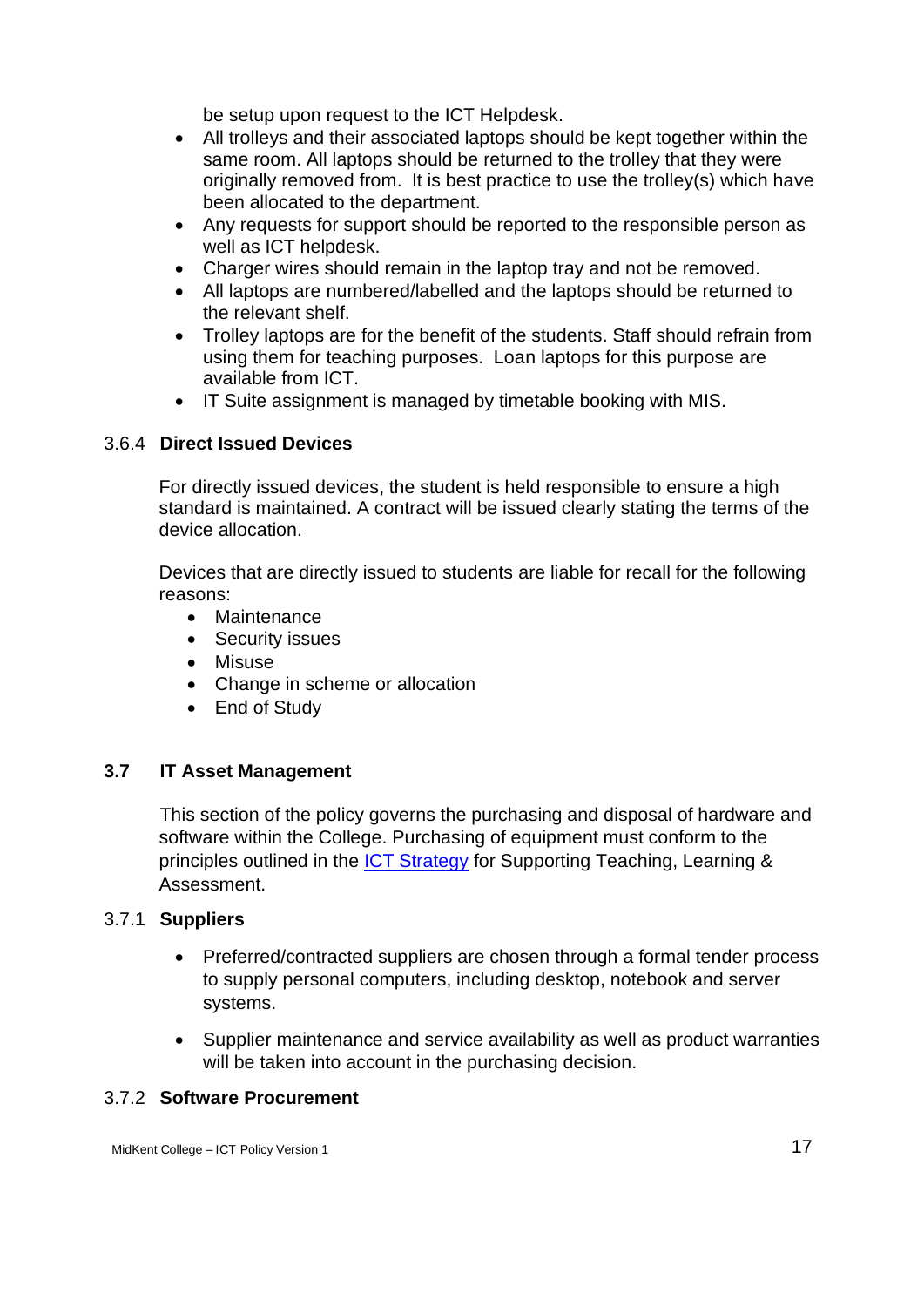- ICT is responsible for the full range of software licensing across the College.
- All new and upgrade software requests are to be raised on the ICT Helpdesk along with supporting reasoning for the purchase in order to ensure compatibility with existing systems, reduce multiple purchases and ensure best value.

### 3.7.3 **Environments**

- The Windows operating system environment will be the standard desktop environment for desktop and laptop systems.
- The College portal page will be the only supported desktop computing environment to provide full access to the College corporate systems.
- ICT will maintain specifications of recommended desktop and notebook hardware for systems that run a Windows desktop operating system.
- Servers on the College network will run on a Microsoft Windows server operating system. For a limited range of specialist tasks other server operating systems may be used following consultation with ICT
- Other operating systems will be supported where demonstrable that the Windows operating system is not suitable.

### 3.7.4 **Asset Control**

- ICT will be responsible for maintaining records of the computer systems.
- ICT will be responsible for maintaining records of RFID chips of computer systems issued to MidKent College.
- ICT will be responsible for warranty records or similar.
- ICT will be responsible for maintaining software records to meet obligations to software vendors under licensing contracts.
- All equipment owned by the College will be managed by ICT and issued based on an identified criteria for use irrespective of the department from whose cost code it was originally purchased.
- When a device is issued the device and relevant user details will be updated within the ICT Helpdesk system. This information can be used for location and identification of the registered user consequently the device must not be passed to another user without the express knowledge and approval of ICT.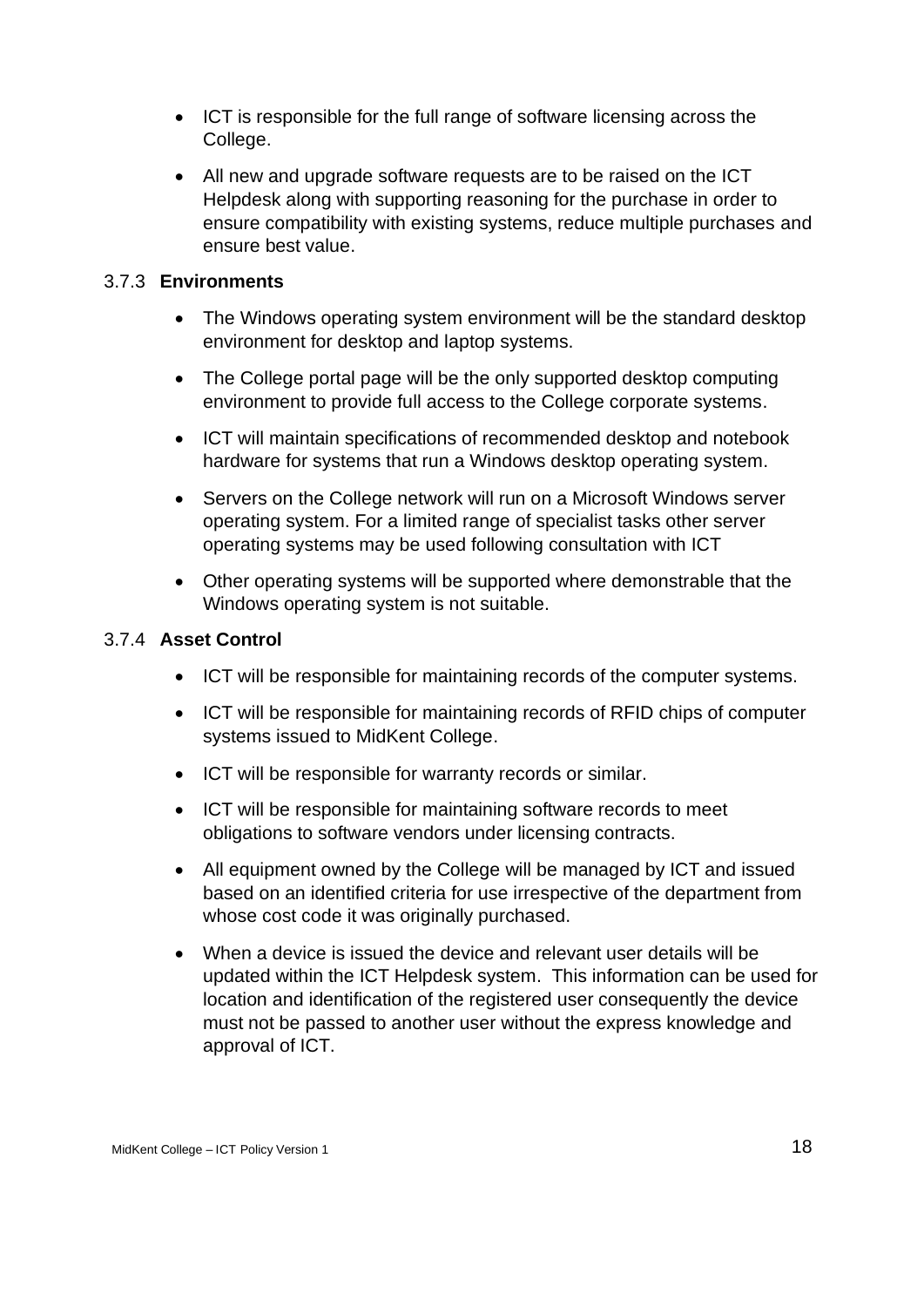- In general terms, all equipment issued must be returned to ICT when no longer needed for its intended issued purpose. Reasons for this could be, but not limited to, change of job role, user has left the College, etc.
- All College equipment will follow the naming structure defined in the [Naming Convention Procedure](https://sp.midkent.ac.uk/sites/ict/ictdocs/ICT%20Procedures/Naming%20Convention/Naming-Convention-v2.docx?Web=1)

The Lawful Business Practice Regulations, which came into effect on October 24th 2000, allow organisations to monitor or record all communications transmitted over their systems without consent for the following purposes:

- Establishing the existence of facts.
- Ascertaining compliance with regulatory or self-regulatory practices or procedures (i.e. ascertaining whether the business is abiding by its own policies).
- Ascertaining or demonstrating standards which are achieved or ought to be achieved by persons using the system (quality control and staff training).
- Preventing or detecting a crime.
- Investigating or detecting unauthorised use of the business's telecommunications system.
- Ensuring the effective operation of the system.

The Regulations also authorise businesses to monitor (but not record) communications for the following purposes:

- Checking whether or not communications are relevant to the business
- Monitoring number of calls to confidential counselling helplines run free of charge.

### 3.7.5 **Asset Relocation**

Assets will be relocated within MidKent College during breaks in College terms. This is to reduce the amount of disturbance caused and the time required for ICT to successfully implement the change. This is inclusive of all staff office moves. The **ONLY** time assets will be relocated during term time will be if the relocation directly impacts an improvement in the teaching and learning experience.

### <span id="page-18-0"></span>**3.8 ICT Purchasing Budgets**

ICT will be responsible for the procurement of all computer equipment within the College, in line with the financial regulations, and all equipment must be purchased through ICT to ensure that it meets the minimum requirements and is secure and appropriate for the College network.

MidKent College – ICT Policy Version 1 19 ICT will be responsible for the procurement of all software within the College, in line with the financial regulations, and all software must be purchased through ICT to ensure correct network licensing and system compatibility.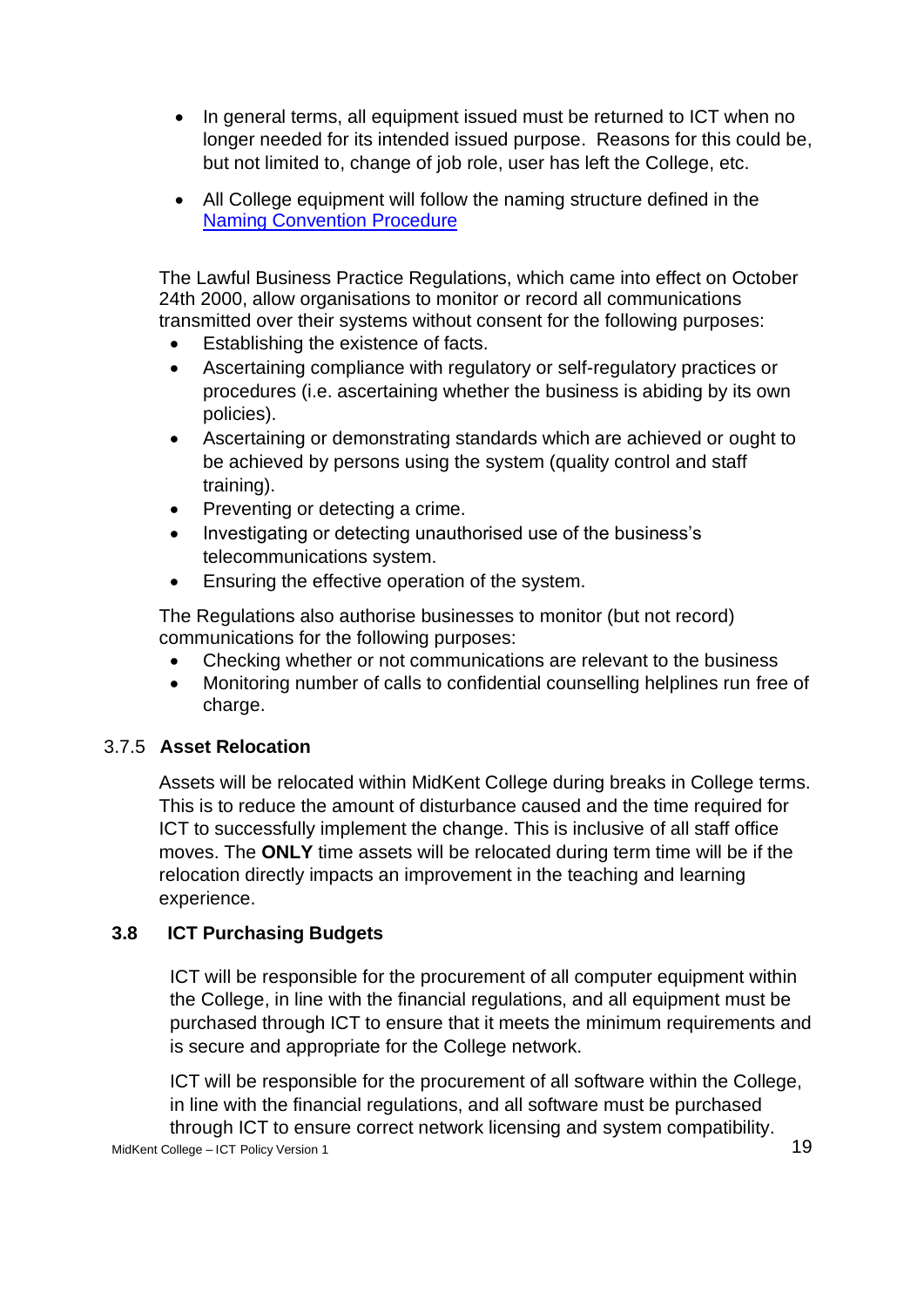Any other item that requires a connection to the College infrastructure needs to be confirmed by ICT for network compatibility.

### <span id="page-19-0"></span>**3.9 Waste Electrical and Electronic Equipment (WEEE)**

Any equipment that is either damaged or redundant is sorted into the following categories:

- Items for sale
- Items for disposal

**Items for sale** are sold as part of 'Buy Back' Schemes allowing ICT to recuperate the cost towards the replacement device. A certificate or receipt is expected for the sale of an item. **Items for disposal** are stored in cages in the ICT store rooms. When full, a ticket is booked for facilities to collect and their contractor takes it away.

### **3.9.1 Hard Drive Management and Destruction**

Redundant physical hard drives (HDD) will be disposed of aligned with our Data protection requirements. This destruction will meet the standards required in the Data Protection Act 2018.

Redundant Solid State Hard Drives (SSD) will be stored in a locked area for reuse within College devices. All data will be removed from the SSD at the point of storage. Any SSDs that reach their end of life will be removed in line with the HDD standard.

### <span id="page-19-1"></span>**3.10 Web Content Filtering**

The filtering of both the internet and indeed any College programme content provides an important means of preventing users from accessing material that is illegal or inappropriate for education. This helps to manage the associated risks and to provide preventative measures which are relevant to the College. This ensures that the College is meeting its duties under the PREVENT legislation and safeguarding requirements for all students.

### 3.10.1 **Responsibilities**

- The responsibility for the implementation of the College's filtering policy will be held by the Director of ICT. The filtering system will store 3 months of historical usage data.
- All users have a responsibility to report immediately to the ICT Helpdesk any infringements of the College's filtering policy of which they become aware or any sites that are accessed, which they believe should have been filtered. If this involves a sensitive/confidential matter then this should be reported directly to the ICT Technical Support Manager.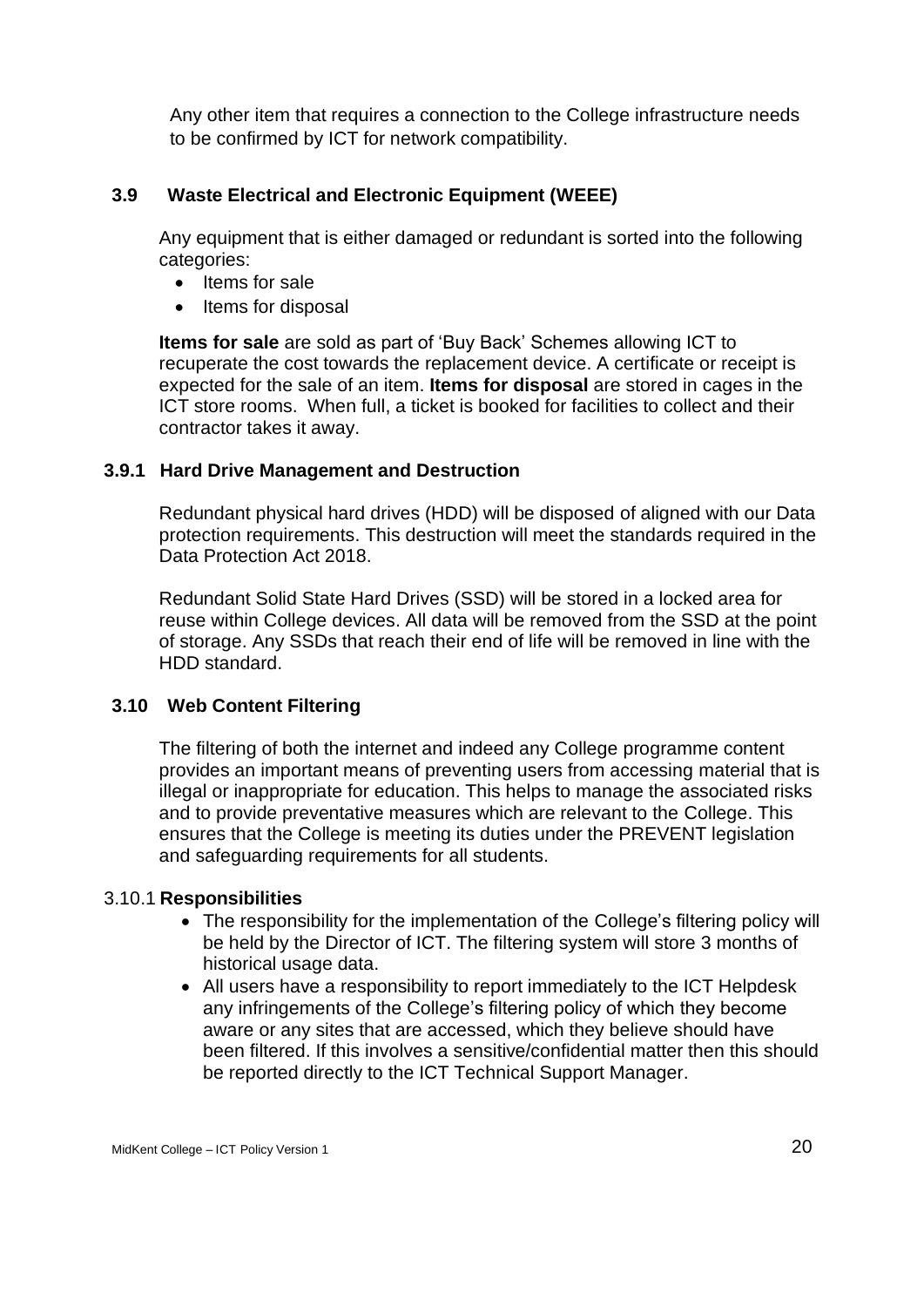### 3.10.2 **Policy Statements**

Below are policy statements compiled by the ICT department to ensure effective web filtering protection:-

- Internet access is filtered for all users. The content filtering system provides customised levels of filtering in order to facilitate flexible teaching and learning practices.
- Illegal content is filtered by the Internet or filtering providers by actively employing the Palo Alto K12 Education content lists. Filter content lists are regularly updated, and internet use is logged and frequently monitored. The monitoring process alerts the College to breaches of the filtering policy.
- There is a clear route for reporting and managing changes to the filtering system.
- The College maintains and supports the managed filtering service.
- Any filtering issues should be reported immediately to the ICT Helpdesk.
- Requests from staff for sites to be unblocked will be considered by the technical staff. If the request is agreed, this action will be recorded.
- If the ICT Helpdesk is unsure whether content should be unblocked this is passed to the Safeguarding Team to confirm the status of the web page.
- Daily reports are run and sent to the Safeguarding Manager for review. These list internet searches using key suspicious phrases and detail (on College equipment) both the machine used and the user id.
- Any user searching on the internet will be forced to "SafeSearch" where inappropriate content is removed.
- The College also monitors computer activity by both staff and students not only on the internet but across all College applications. This is done using the computer monitoring system. The system monitors key presses and keywords against a phrase list. This list includes all areas of Safeguarding and radicalisation to meet Prevent responsibilities.
- The Safeguarding manager also accesses the dashboard of the computer monitoring system where breaches are categorised and assigned to risk levels.

### 3.10.3 **Security Features**

The following features are part of the web filtering service provided by the Palo Alto firewall system:

- Wildfire Deep packet inspection that looks to identify and execute malicious code in packets as they pass into the College network.
- Threat protection Live protection that identifies threats in College network traffic.
- SSL Decryption Decryption of secure web pages allows the College to view content previously encrypted with HTTPS protocols. This allows URLs to be capture and information transmitted to be checked and recorded. We do not SSL decrypt the following categories: o Banking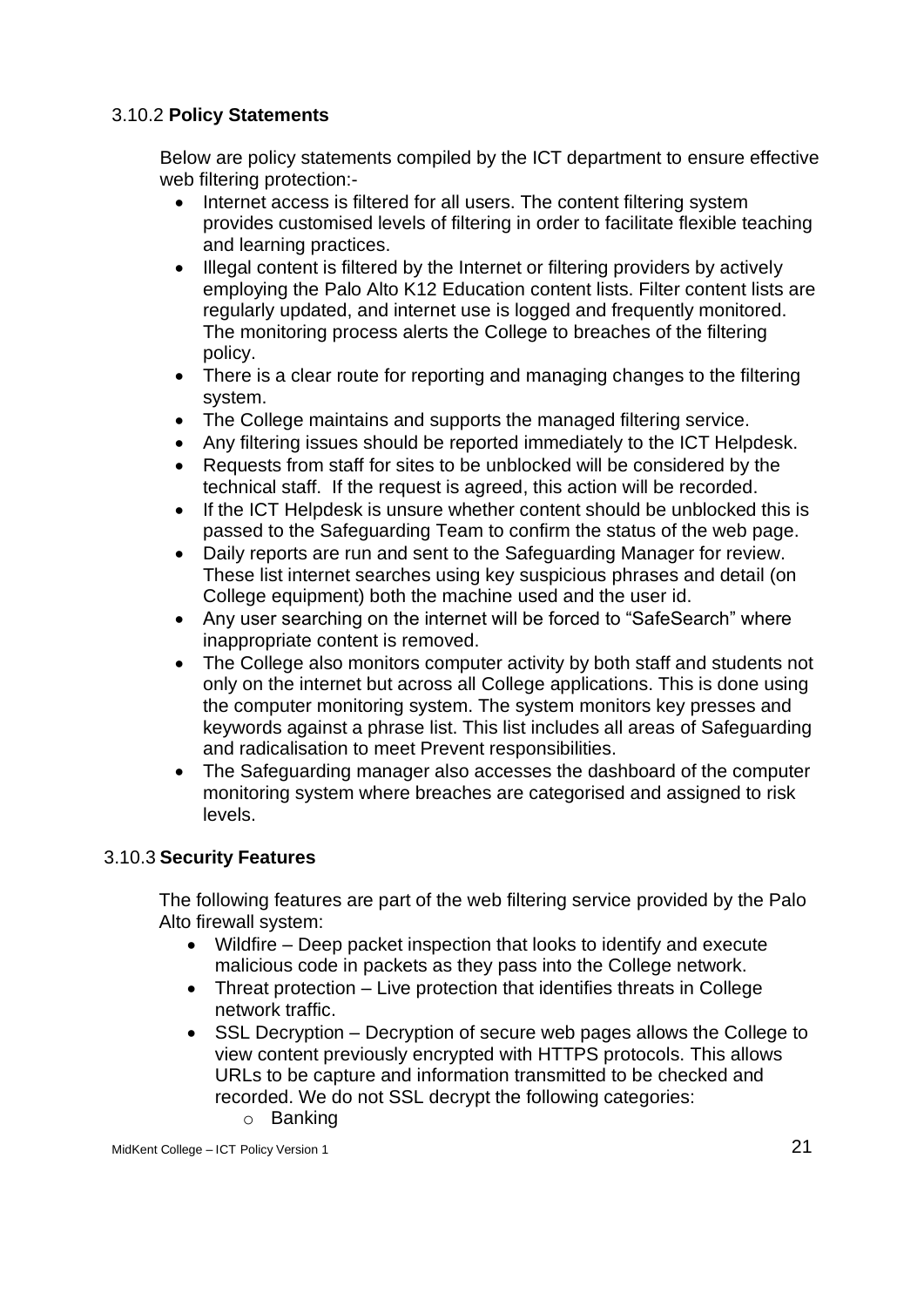- o Health
- o Personal Communication

### <span id="page-21-0"></span>**3.11 Mobile Phone and Mobile Device Policy**

### 3.11.1 **Provision of Mobile Devices**

The College provides a mobile phone for specific post holders. The criteria and justification for issue of a mobile phone is as follows:

- A staff member must be actively travelling between College sites or to designated areas where communication equipment i.e. internal phone or computer is not available;
- The member of staff's position requires immediate communication;
- Staff that need to be contacted to ensure the continued operation of College facilities, College equipment and/or College infrastructure would be considered eligible.

### 3.11.2 **Service Provision**

- All College mobile phones are on a corporate contract negotiated and administered centrally by ICT with the support of Finance. All purchase negotiation, replacement and other matters surrounding mobile phones will be carried out by ICT.
- Changes to configuration or software requests should be sent to the ICT Helpdesk for review and implementation by ICT staff only.
- ICT will define the device type available, referencing the specification of an iPhone 7 or greater.

### 3.11.3 **Device allocation**

- The user of the mobile phone will be required to confirm receipt via a digital or paper form for the relevant equipment.
- Details of the allocated user and device details will be held within the ICT asset register.
- ICT reserve the right to recall the device if it is identified to be faulty, security risk or if its use is needed for business continuity.

### 3.11.4 **Device Accessories**

The purchase of phone accessories is the responsibility of the budget holder to the department to device is allocated. ICT may purchase accessories based on health and safety requirements or for ease of access in line HR guidance.

### 3.11.5 **Identified Device Usage**

• College Mobile Phones are not to be used for individual "business" or private matters related to personal income generating activities.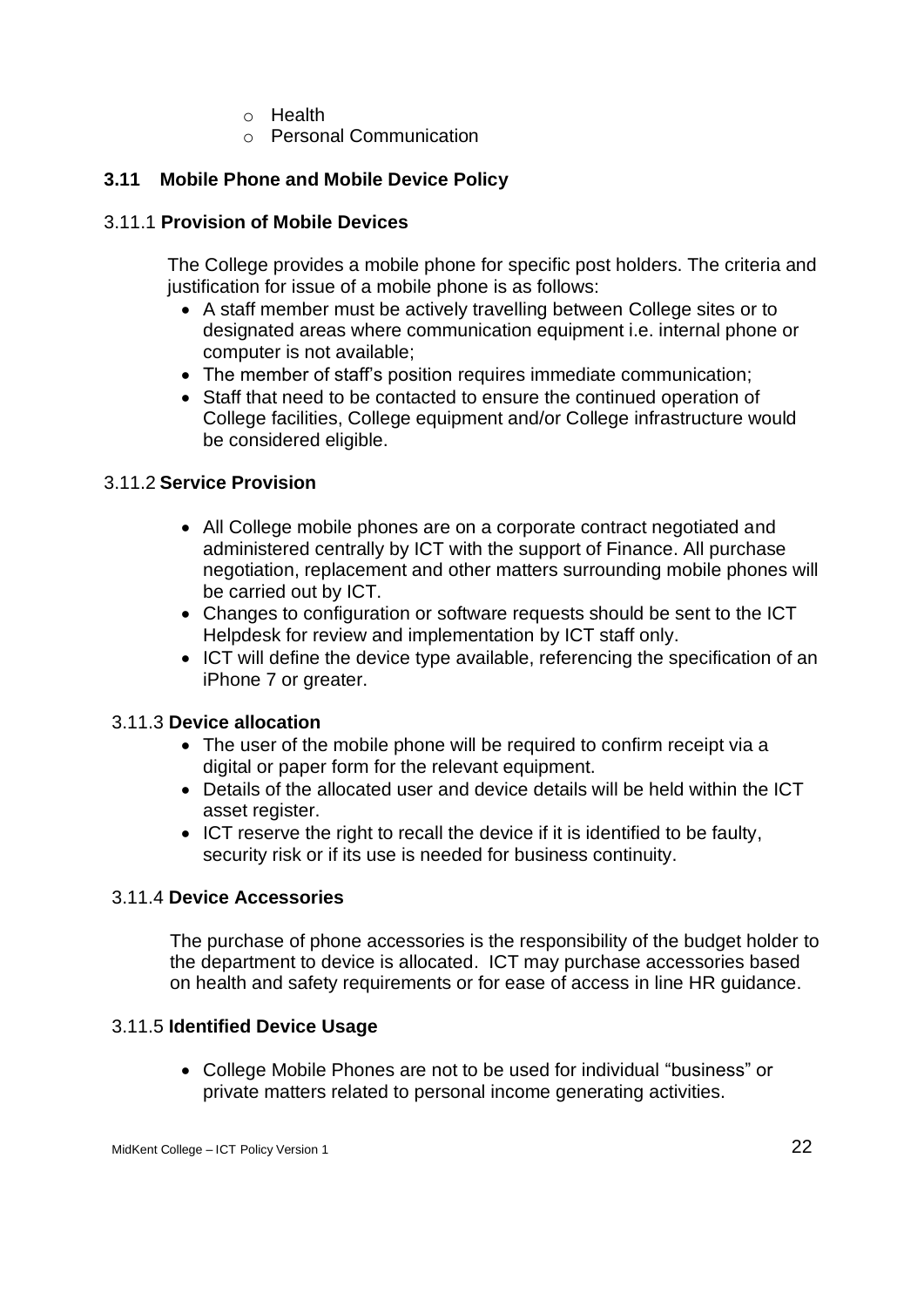• From time to time a personal call may be made, if important. As with the use of other College telephone lines, personal (i.e. non-business) calls should be minimised and where necessary should be of a short duration. This facility should not be abused.

### 3.11.6 **Call Charges**

- Any private calls that are made, either frequent, long distance, international, or of a long duration may necessitate reimbursement to the College by the user.
- All College phone accounts are monitored, and users shall be responsible for the use and provide an explanation of call charges if requested.
- The cost of business international calls may be charged to the department depending on the reason that the call was made.

### 3.11.7 **Security of Mobile Devices**

All College mobile devices will be added to the current Mobile Device Management solution where applicable. This gives the College the ability to perform the following actions, but not limited to:

- Configure security policies and restrictions
	- Enforce PIN numbers.
	- Automatically configure applications.
	- Enforce device encryption.
	- Remove primary device features.
- Remotely access and wipe content.
- Remotely lock and unlock the device.
- Remotely track the device if applicable.

Staff issued with a mobile device by the College must ensure the security of the device at all times. The following items should be addressed:

- Should a mobile phone or tablet be lost or stolen, the user must report the matter to ICT within 24 hours, or their next available working day, for notification to service providers and replacement and so that blocks can be put in place to ensure the integrity of any data that may be present.
- Users must care for and use the mobile devices in their possession in a responsible manner. Any damage caused as a result of misuse, lack of care or neglect may result in disciplinary action based on HR protocol.
- Users are required to keep mobile phones clean, and in serviceable condition to the best of their ability and report all irregularities immediately to ICT.
- There are a number of built in protection mechanisms that the user may need during the day to day operation of the mobile phone:
	- Secure the phone at home as if it is a personal possession.
	- Mobile devices must not to be left in unattended vehicles.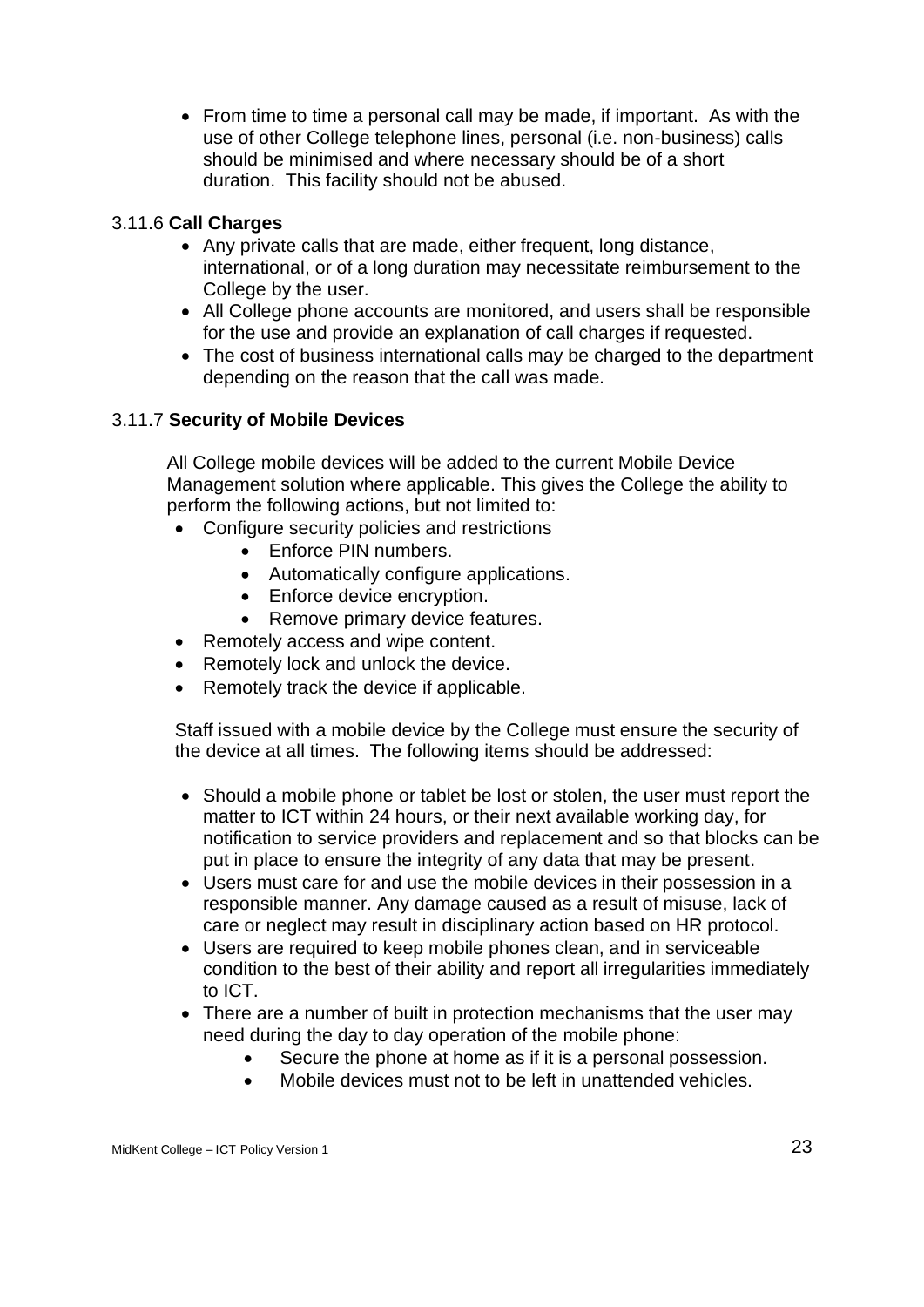• Whilst at a College site, store the phone and associated equipment with due care. If lending the phone to other members of staff, make a record of when and to whom.

### 3.11.8 **Procedure for Device Upgrades**

Phone upgrades or replacements must be requested through the ICT Helpdesk. Upon receipt of the request, ICT will deem whether the upgrade is required based on current device operations and job profile requirements. All unused mobile phones should be returned to ICT.

### 3.11.9 **Use of Personal Mobile Phones**

MidKent College does not undertake to refund any business calls made on personal devices unless prior agreement has been obtained from the respective budget holder with a justified business case reason to why services provide by the College were not suitable.

To ensure the security of the organisational and personal data that may be held on a user's personal device the College is required to manage a minimum level of security. If a user decides to configure their personal device with the College Microsoft Exchange or through Office365 services, including OneDrive and other Office365 applications, the following settings will be a requirement. If the following settings are not already configured they will be automatically configured as standard:

- The user's device will be encrypted.
- A PIN number will be enforced (this may disable swipe technology on some android phones).

The action of binding a personal device to the College environment means the user agrees to the terms stated above. If the user does not agree with these terms the College email will not be configured on their personal device.

### <span id="page-23-0"></span>**3.12 Virtual Private Network (VPN)**

MidKent College employees will be provided access to the College VPN. The required software will be preconfigured on all College devices allowing an Always-On VPN

The following statements identify the terms for VPN usage:

- It is the responsibility of staff to ensure that unauthorised users are not allowed access to the College internal network on their device.
- VPN use is to be controlled by entering your College username and password to authenticate if Single Sign On is not available.
- All internet use, whilst connected via VPN, will be subjected to the filtering and monitoring processes as per 3.11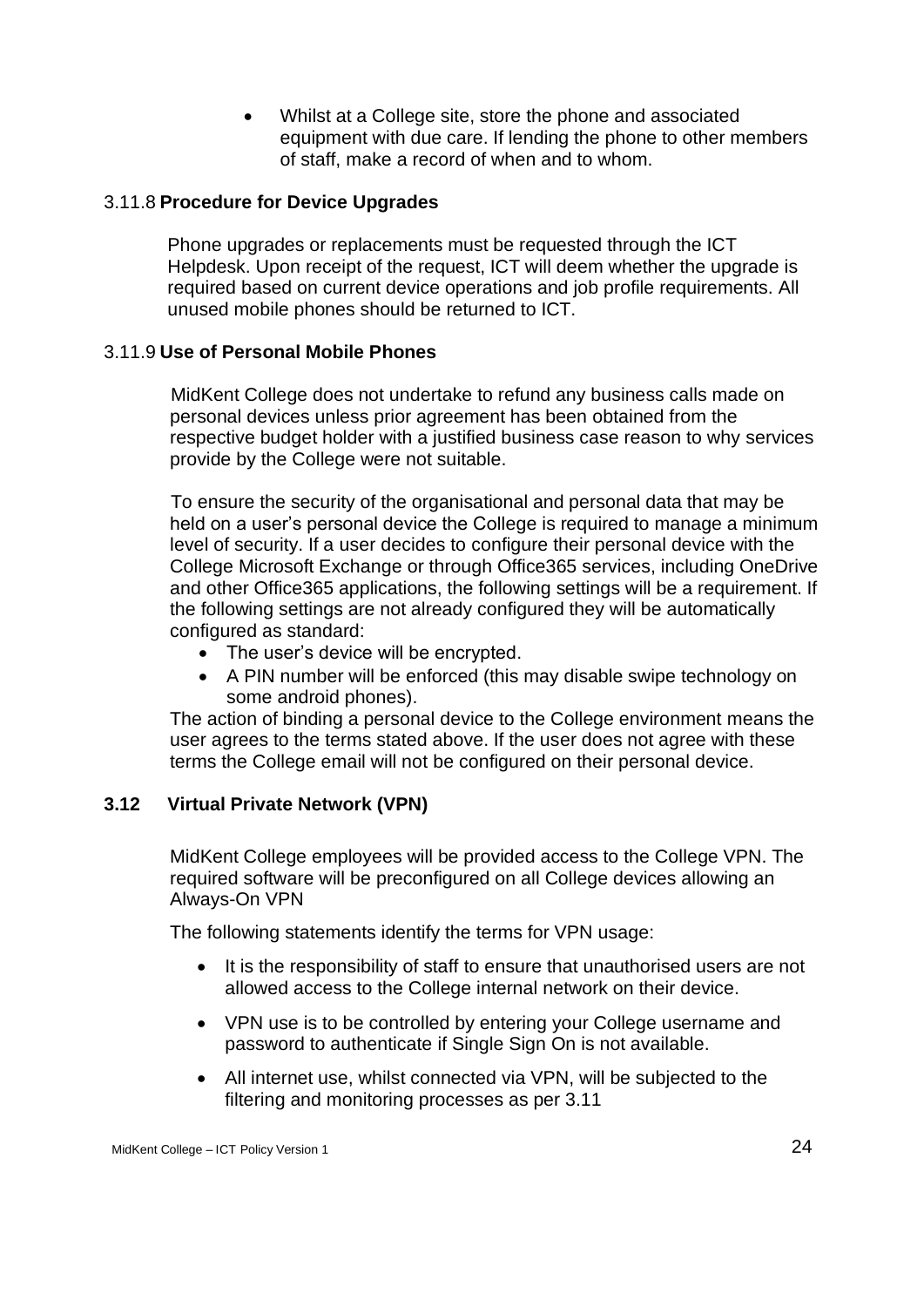### <span id="page-24-0"></span>**3.13 Eduroam - Bring Your Own Device (BYOD)**

### 3.13.1 **Terms of BYOD Use**

The Bring Your Own Device network allows all College users and visitors access to the internet whilst they are on-site. Eduroam is a content filtered network and adheres to terms identified in '3.11 Web Content Filtering'.

The College [Social Media Policy](https://sp.midkent.ac.uk/sites/hr/Documents/Employment%20Policies/Social%20Media%20Misuse%20Policy%20and%20Procedure%20V2%20Sept%202015.pdf?Web=1) applies to the Eduroam network. This provides standards expected for appropriate online behaviour, including that between staff and students. It is particularly important to maintain a distinction between personal content and work related content especially when there is interaction that takes place between individuals and where images and content are shared and published.

#### 3.13.2 **BYOD Support**

- The College intends to support all devices where possible to access College resources. The ICT Helpdesk should be contacted if users have issues.
- The College takes no responsibility for the maintenance and support of any personal devices.

#### 3.13.3 **Incidents and Response**

When a security incident, involving a personal device, arises at the College, the College will act immediately to prevent, as far as reasonably possible, any harm or further harm occurring. The ICT helpdesk will review the incident and decide on the most appropriate and proportionate course of action. The Safeguarding team may be contacted based on the incident. Sanctions may be put in place; external agencies may be involved or the matter may be resolved internally depending on the seriousness of the incident. Serious incidents will be dealt with by senior management, in consultation with appropriate external agencies. If it is identified that the incident relates to Data Protection, the Data Protection Group will be informed and this will become an investigation run by Data Protection.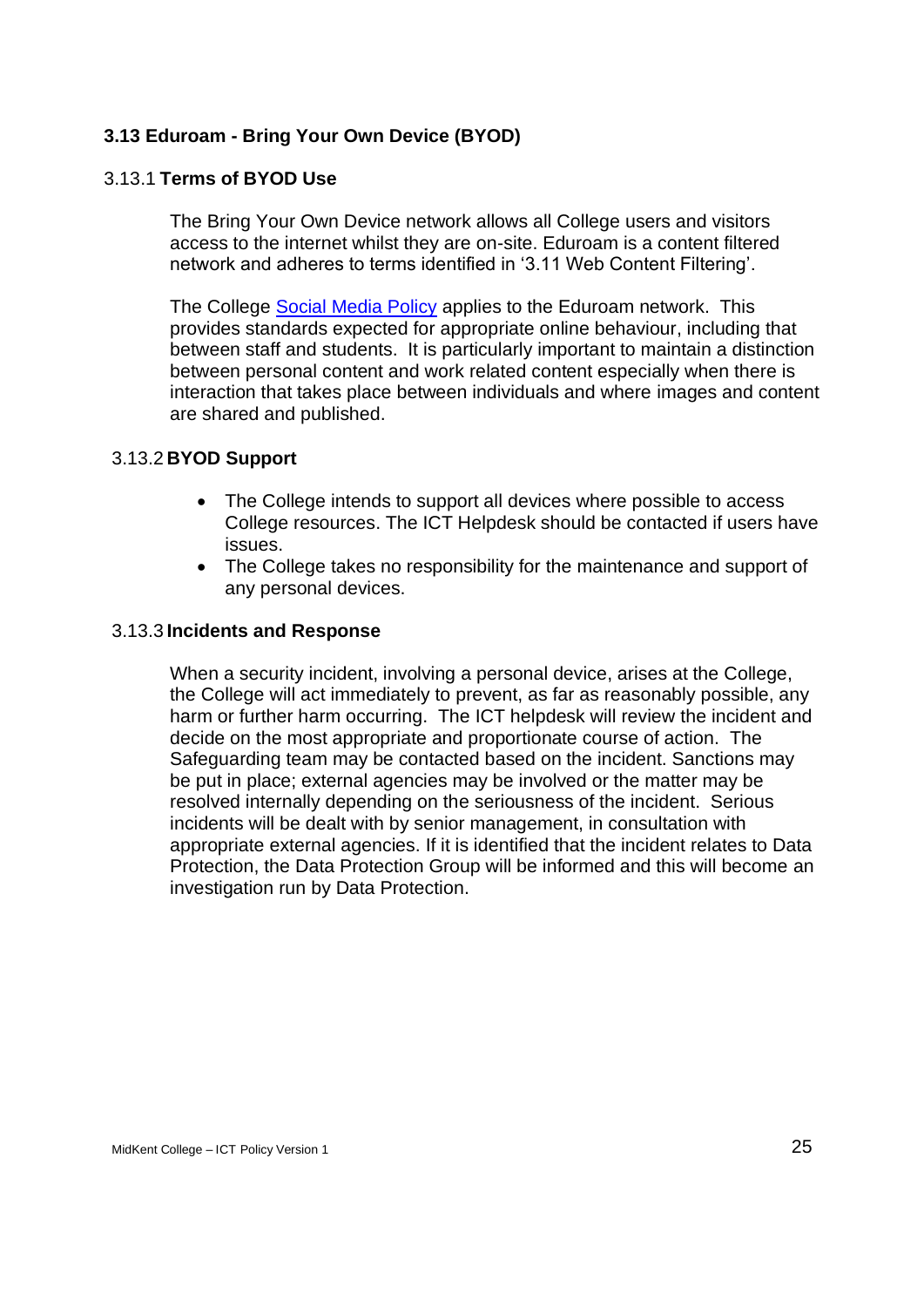### <span id="page-25-0"></span>**4. Duties and Responsibilities**

Who is responsible and accountable for each stage of the process:

| <b>Section</b> | <b>Title</b>                                                   | <b>Responsible Party</b>  |  |  |
|----------------|----------------------------------------------------------------|---------------------------|--|--|
| 3.1            | <b>Acceptable Usage Statement</b>                              | <b>ICT Department</b>     |  |  |
| 3.2            | <b>Information Security &amp; Data Protection</b>              | Director of ICT           |  |  |
| 3.2.1          | <b>Approved Storage Locations</b>                              | Director of ICT           |  |  |
| 3.2.2          | <b>Device Encryption</b>                                       | Director of ICT           |  |  |
| 3.2.3          | <b>Role Based Permissions</b>                                  | Director of ICT           |  |  |
| 3.2.4          | <b>Windows Updates</b>                                         | Director of ICT           |  |  |
| 3.2.5          | <b>Virus &amp; Malware Protection</b>                          | Director of ICT           |  |  |
| 3.2.6          | <b>Removable Storage Devices</b>                               | Director of ICT           |  |  |
| 3.2.7          | Accessing College Resources from an<br><b>Untrusted Source</b> | Director of ICT           |  |  |
| 3.3            | <b>Active Directory Accounts</b>                               | Director of ICT           |  |  |
| 3.3.1          | <b>Staff Accounts</b>                                          | Director of ICT<br>$/$ HR |  |  |
| 3.3.2          | <b>Student Accounts</b>                                        | Director of ICT<br>/ MIS  |  |  |
| 3.3.3          | Contractors, Consultants & College<br><b>Affiliates</b>        | Director of ICT           |  |  |
| 3.3.4          | Password Policy                                                | Director of ICT           |  |  |
| 3.4            | <b>Printers</b>                                                | <b>ICT Department</b>     |  |  |
| 3.5            | Allocation of Desktop, Laptops and<br><b>Tablets to Staff</b>  | <b>ICT Department</b>     |  |  |
| 3.6            | Laptop & Tablet Trolley/Lockers                                | <b>ICT Department</b>     |  |  |
| 3.7            | <b>IT Asset Management</b>                                     | Director of ICT           |  |  |
| 3.8            | <b>ICT Purchasing Budgets</b>                                  | Director of ICT           |  |  |
| 3.9            | <b>Waste Electrical and Electronic</b><br>Equipment (WEEE)     | <b>ICT Department</b>     |  |  |
| 3.10           | <b>Web Content Filtering</b>                                   | Director of ICT           |  |  |
| 3.11           | Mobile Phone and Mobile Device Policy                          | Director of ICT           |  |  |
| 3.12           | Virtual Private Network (VPN)                                  | Director of ICT           |  |  |

MidKent College – ICT Policy Version 1 26